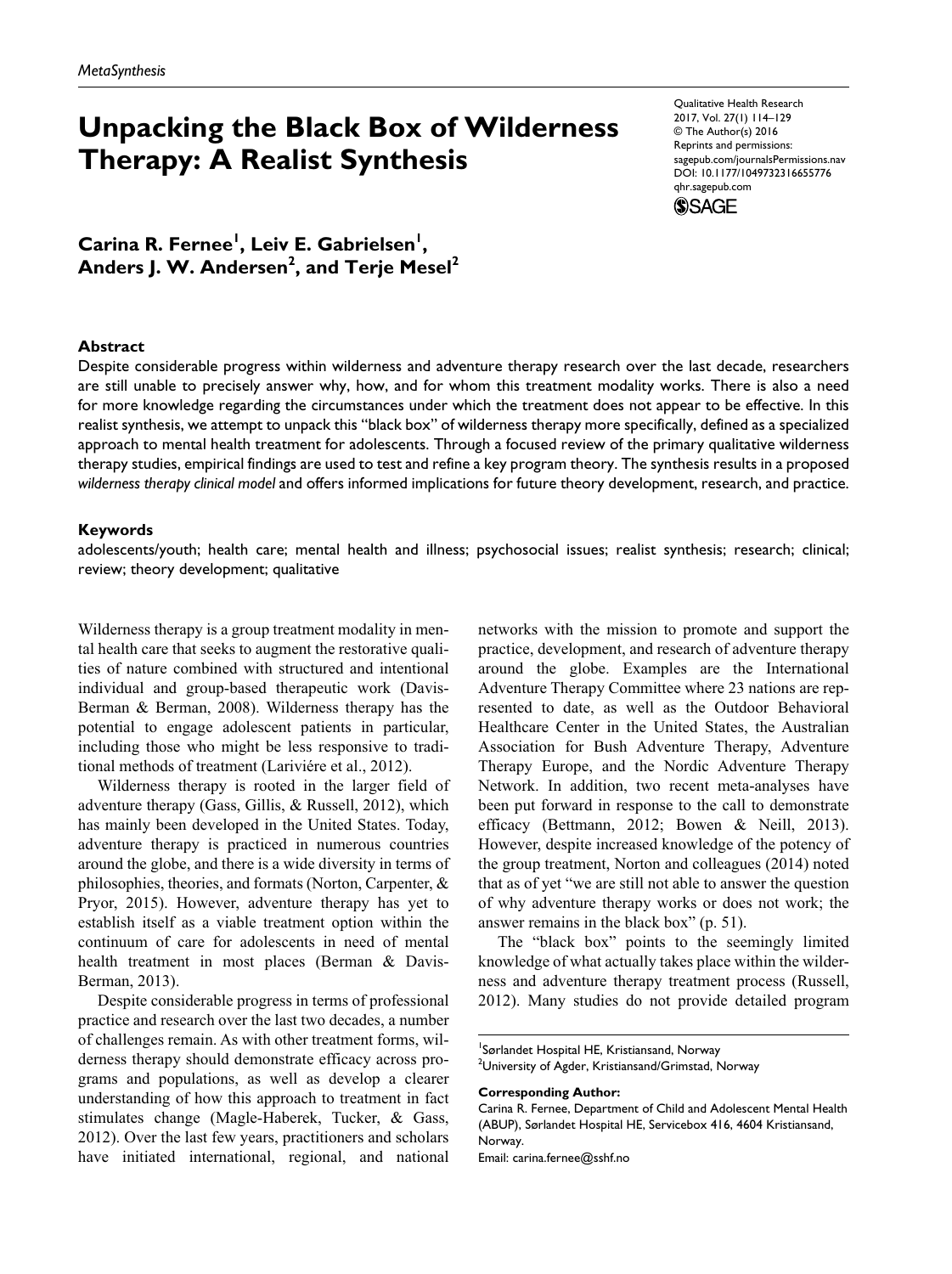descriptions and guiding theories (Norton et al., 2014). This lack of a clear framework can limit the ability to make viable propositions and to replicate and compare studies. The "black box problem," in terms of research in general, commonly refers to outcome studies that are concerned only with effects, paying little attention to how these effects are produced (Astbury & Leeuw, 2010). Bettmann, Russell, and Parry (2013) encouraged future wilderness therapy research efforts to "dig deeper to investigate why, how and for whom such treatment is effective" (p. 1048).

The overall objective of this synthesis is to further explore and unpack the black box of wilderness therapy. To acquire an overview of the existing insight into the black box that has been produced by previous in-depth investigations, the realist synthesis (Pawson, 2006, 2013) was chosen as the method of preference. The realist synthesis is a theory-based review method that explores the contextual factors, mechanisms, and outcomes of a given intervention to seek an increased understanding of what seems to work or not work, for whom, and under what circumstances. The realist review claims compatibility with the complexities of today's health interventions and is increasingly used to synthesize primary studies on multi-faceted programs (Pawson, Greenhalgh, Harvey, & Walshe, 2005). According to Caulkins, White, and Russell (2006), "the context of a wilderness therapy program is complex, dynamic, and emergent" (p. 23). The treatment takes place in a semi-unpredictable wilderness environment. The programs are commonly run by a multi-disciplinary therapist team and often serve a heterogeneous population of adolescent clients. The intervention is multi-faceted, consisting of primitive outdoor life, various sequenced tasks and challenges, and structured individual and group-based therapeutic work. These various program components "interact in a non-linear fashion to produce outcomes that are highly context dependent" (Wong, Greenhalgh, & Pawson, 2010).

The aims of this synthesis are to explore the following questions: (a) Which hypotheses regarding the "black box" of wilderness therapy have been proposed in previous in-depth qualitative inquiries? (b) What are the possible conducive combinations of the therapeutic contexts, mechanisms, and outcomes (CMO) within wilderness therapy according to the included studies? and (c) What is a plausible theory or model of wilderness therapy that can be tested and refined through these explorations into the "black box"?

## **Method**

In the "Method" section, the methodology of a realist review is addressed. Next, the selected procedures and program theory are presented.

## *The Realist Synthesis*

Introducing the realist synthesis, the realist framework is addressed briefly, including a more detailed presentation of CMO. Finally, the purpose of theory testing and refinement is provided.

*A realist framework.* The realist synthesis is underpinned by a realist philosophy of science (Bhaskar, 1975). In applied critical realism, society is studied as an open system with an emergent understanding of causality. Realists are particularly concerned with the interplay between social structures and human agency on many levels (Maxwell, 2013). A realist review, however, does not necessarily seek to explain all these levels. An underlying assumption is that all interventions are based on a theory, or several theories concerning how change comes about. Using such underlying program theory or theories as a starting point, in this case the *wilderness therapy treatment milieu model* (Russell & Farnum, 2004), the realist synthesis seeks to explain why and how a "family of programs," such as wilderness therapy, work or do not work in particular circumstances. More specifically, the CMO of this treatment modality are investigated in-depth (Pawson, 2013). Pawson and Tilley (1997) explained, "Programs work [outcome] only in so far they introduce appropriate ideas and opportunities [mechanisms] to groups in the appropriate social and cultural conditions [context]" (p. 57).

*CMO.* Causality in a realist synthesis is presented as configurations that explain how particular conditions or contexts trigger certain mechanisms, which again generates an observed or perceived outcome (Pawson, 2006). Contextual factors are complex and layered and can be categorized as follows: (a) individuals, that is, the characteristics and capacities of the various stakeholders (clients and therapists) in the program; (b) interpersonal relations, that is, the relationships between these stakeholders; (c) intervention setting, that is, the immediate surroundings, as well as the rules, norms, and customs represented in a given program; and (d) infrastructure, that is, the wider social, economic, and cultural context of the program (Pawson, 2013, p. 36–37). These wider contextual factors can influence, for instance, the individual capacities of the various stakeholders and/or the resources available to a program. According to Wong and colleagues (2010), mechanisms are processes operating within a program that provide opportunities for change. A realist understanding holds that it is not the program itself that causes change in its participants; instead, a positive outcome depends on the participants' ability to make use of the opportunities that emerge throughout the treatment. Outcome refers to both the expected and unexpected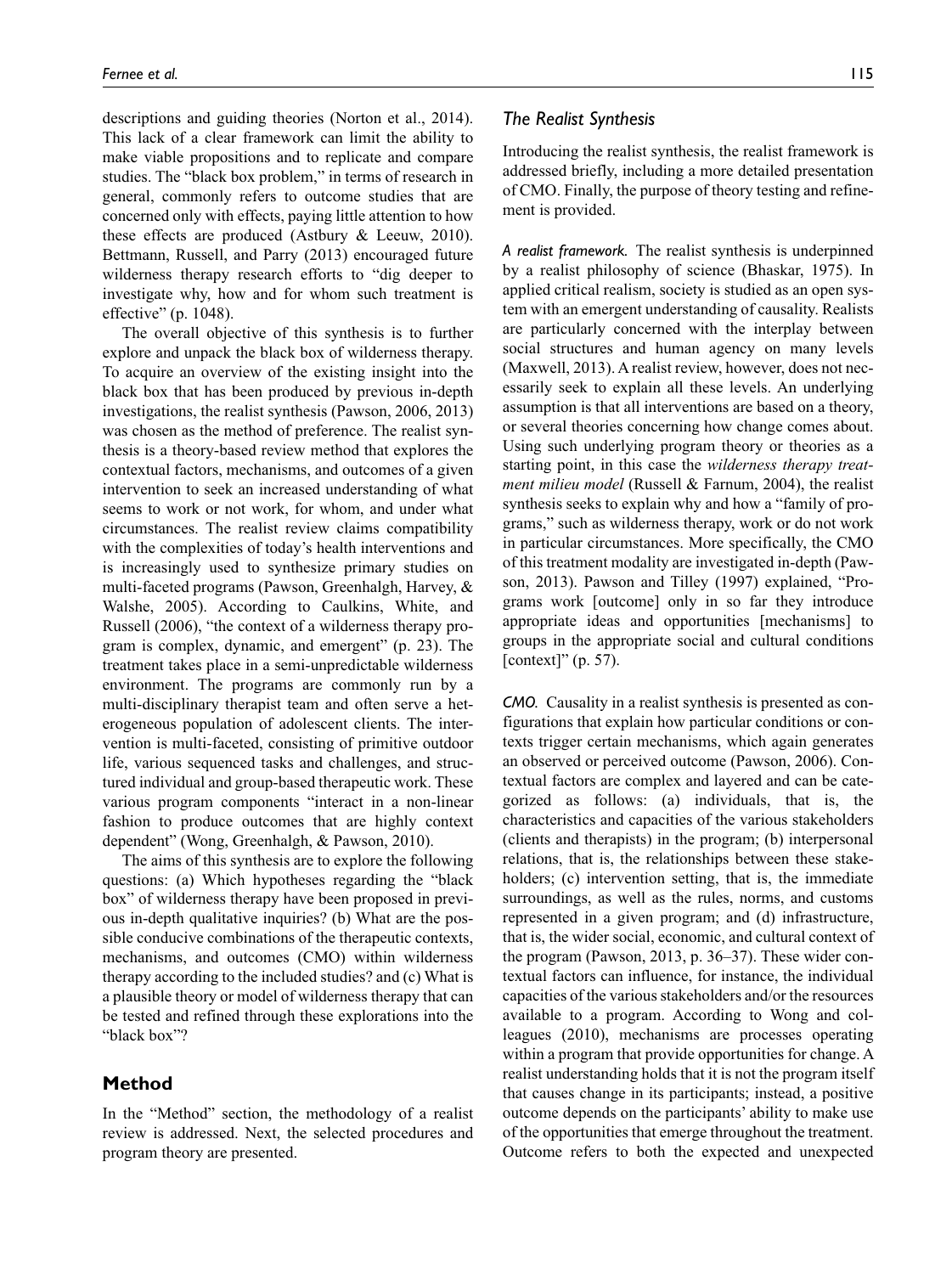intermediate and final outcomes of a given program (Macaulay et al., 2011). CMO configurations may pertain to the program as a whole or to certain aspects of it. Explanations may take the form of a single configuration or may be embedded within another, such as in a series in which one outcome becomes the context of the next and so forth (Jagosh et al., 2011).

*Theory testing and refinement.* The realist synthesis attempts to make comparisons among hypotheses of how a certain program, or family of programs, is supposed to work, that is, the program theory, and the empirical findings that offer insights into how it actually plays out in different situations (Wong, Greenhalgh, Westhorp, Buckingham, & Pawson, 2013). The realist review does not result in definite answers about what works but rather seeks in-depth, detailed information about the contexts and mechanisms that explain how, for whom, and under what circumstances a given intervention is hypothesized to work or not (Pawson, 2006), thereby providing examples of "success, failure, and various eventualities in between" (Wong et al., 2013, p. 1006). The focus is explanatory rather than judgmental, and the findings may provide a refined theory as well as informed implications for further research and practice (Rycroft-Malone et al., 2012).

## *Procedures*

The procedures include a definition of wilderness therapy, followed by descriptions of focus and scope, inclusion and exclusion criteria, the search process, and finally the quality assessment, data management, and theoretical synthesizing of this realist review.

*Definition of wilderness therapy.* Wilderness therapy distinguishes itself from adventure therapy in terms of treatment context by primarily operating in remote wilderness settings, where basic outdoor life and the experience of nature are integral to the treatment process (Fernee, Gabrielsen, Andersen, & Mesel, 2015). Furthermore, it is set apart from the larger group of wilderness experience programs because it applies clinical and therapeutic methods that are targeted to treat adolescents' emotional, behavioral, psychological, and/or substance use issues. In this specialized approach to treatment, adolescents practice group living with peers and therapists, undergo individual and group therapy sessions, and learn basic outdoor skills. Wilderness therapy programs appear to reveal and address certain problem behaviors of adolescent clients, in addition to foster their personal, emotional, and social growth (Russell & Farnum, 2004).

Defining wilderness therapy as a specialized approach to mental health treatment through the use of targeted clinical and therapeutic methods in a wilderness context can be considered narrow as a definition, as it excludes a number of studies that investigate wilderness experience programs, adventure-based interventions, and programs with non-clinical populations. However, this delineation is considered important for the process of conceptualizing wilderness therapy as a mental health treatment modality, and for the implementation of this group treatment in the established health care services around the world as a viable treatment option within the continuum of care.

*Focus and scope.* This realist review is narrowed in focus by (a) utilizing a specific definition of wilderness therapy; (b) including only clinical populations of adolescents; (c) using one key program theory; (d) including only primary, empirical qualitative studies that have explored single or multiple therapeutic factors within the wilderness therapy treatment process; and (e) being limited in terms of evidence base. The reason for these limitations, besides restrictions in terms of time allotted for the review, is that the in-depth nature of qualitative research is considered a good starting point for exploring the black box. Focusing on wilderness therapy as a specialized approach to mental health treatment was intentional to contribute toward the theory building and evidence base that is necessary for it to acquire status as a viable treatment option.

*Inclusion and exclusion criteria.* The primary studies were to include adolescent populations limited to the ages of 12 to 18 years. The synthesis focused on qualitative studies of clinical populations of adolescents; therefore, student and general at-risk populations were excluded. The narrow focus on wilderness therapy as a specialized approach to mental health treatment excluded recreational programs that did not explicitly offer an intentional therapy component, according to the aforementioned definition. Studies that focused selectively on treatment for delinquency or substance use, as opposed to mental health problems in general, were also excluded. Furthermore, it was preferable that the studies included a description of the treatment program and investigated process factors in relation to psychosocial outcomes. Further limitations were the decision to only include peerreviewed articles published in English from the year 2000 onward because we were interested in the more current literature at this stage. Also, books, dissertations, unpublished work, and gray literature were not included.

*The search process.* A university-based librarian assisted in the planning stage of the search. Considering that several terms are used almost interchangeably for wilderness therapy, that is, adventure therapy and outdoor behavioral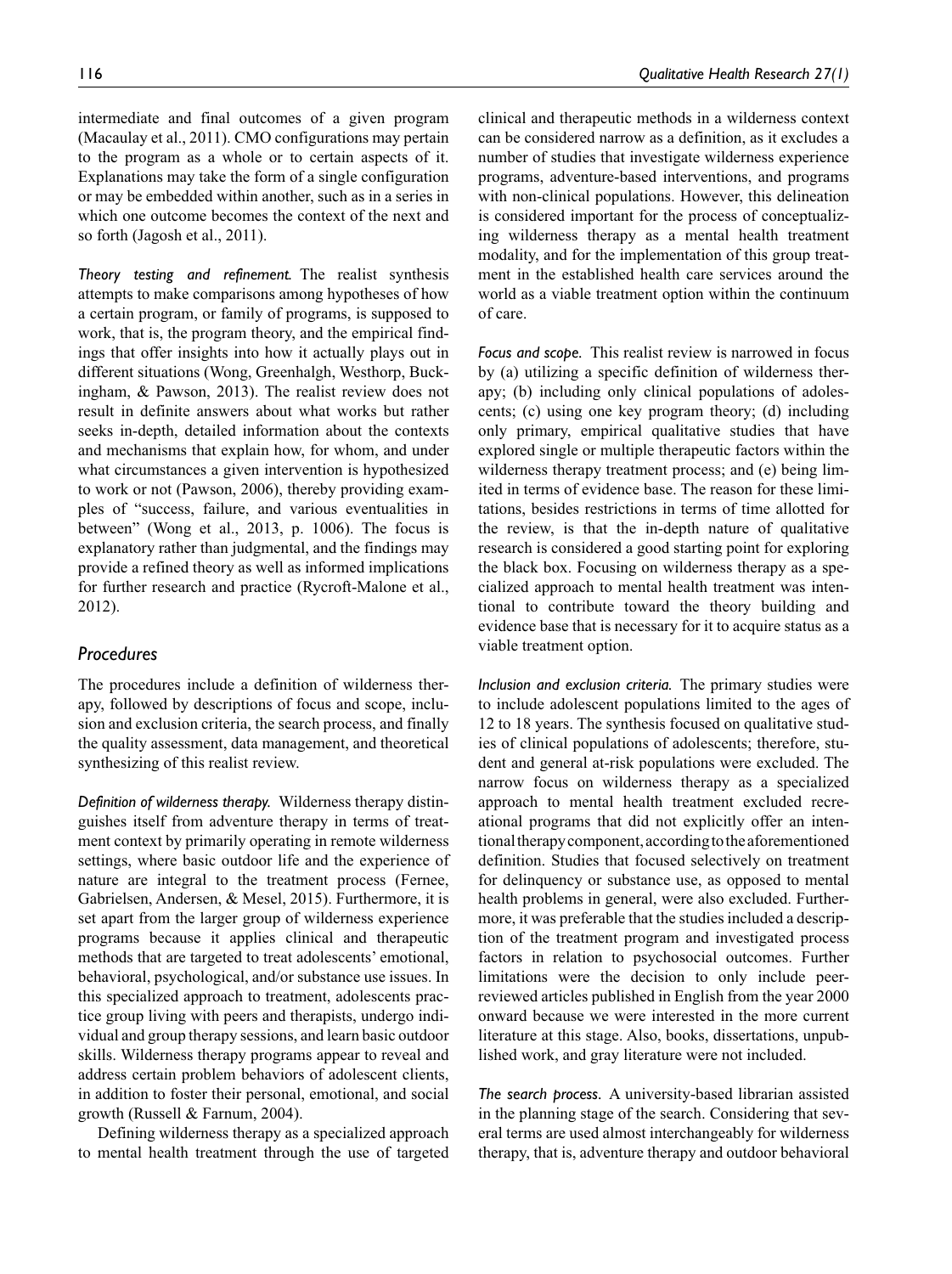

**Figure 1.** Flow diagram.

health care, we decided to also include these terms in the following search string: (Adolescent\* OR youth OR young\* OR teen\*) AND (At risk OR mental health OR mental disorder OR mental illness\*) AND (Adventure therapy OR wilderness therapy OR outdoor behavior\* healthcare). The search was performed in a total of 11 electronic databases in October 2014, including the following: Medline, PsychINFO, Embase (all OVID SP host), ERIC, Social Work Abstract, Academic Search Complete, SocINDEX, Cinahl (all Ebsco host), and, finally, Campbell, Cochrane, and Svemed+.

Based on the literature search (see Figure 1), 360 citations were found. Of these, 274 were deemed non-applicable after screening the title and abstract according to the criteria for inclusion and exclusion. After removing duplicates, we were left with 55 articles that were

retrieved in full text. Six citations were excluded after the full-text read, because these articles did not meet the definition of wilderness therapy and/or were not concerned with a clinical adolescent population. Finally, a total of 49 articles remained of relevance for the synthesis topic. These articles were studied in detail as a knowledge base for the subsequent focused synthesis, and as a contribution to a state-of-knowledge article (Fernee et al., 2015). However, only seven articles were considered for the final inclusion in the synthesis, after removing the articles that were not empirical (15), not qualitative (16), not aligned with the definition of wilderness therapy (three), and/or did not describe a clinical population of adolescent participants (eight).

*Quality assessment, data management, and theoretical synthesizing.* The seven articles were read in detail and assessed according to relevance and rigor. In the realist review, the quality assessment is primarily a consideration of fitness for purpose (Pawson et al., 2005). Studies are rarely excluded based on methodological rigor alone, as long as their contents are considered of relevance for the process of theory testing and refinement. Primary studies, instead of being the unit of analysis themselves, "contribute different elements to the rich picture that constitutes the overall synthesis of evidence" (Kastner et al., 2011). The seven articles were found to be of relevance to the review and were therefore included in the subsequent synthesis (see Table 1). Considering that the included articles were all peer reviewed and published in scientific journals available in the public domain, we trust that the ethical standards have been maintained in the primary studies.

The moderate number of included studies allowed for manual data management, in which the empirical findings were carefully examined by the first author and subsequently analyzed in the process of populating the conceptual framework offered by the selected key program theory. This process focused in particular on eliciting influential contextual factors and therapeutic mechanisms, and identifying the range of reported outcomes. Following this rough, preliminary analysis, the conceptual map was introduced to the review team (made up of the three co-authors) for discussion and critical reflection. The first author then returned to the primary studies to test the preliminary hypotheses, thus continuing the iterative process that finally resulted in an extended or refined theoretical model. Next, this framework was re-introduced to the review team. At this point, the draft was also assessed by an appointed expert in the field who was invited to provide comments. Finally, attempts were made to arrive at a final proposition of a refined program theory, which will be presented at the end of the "Results" section.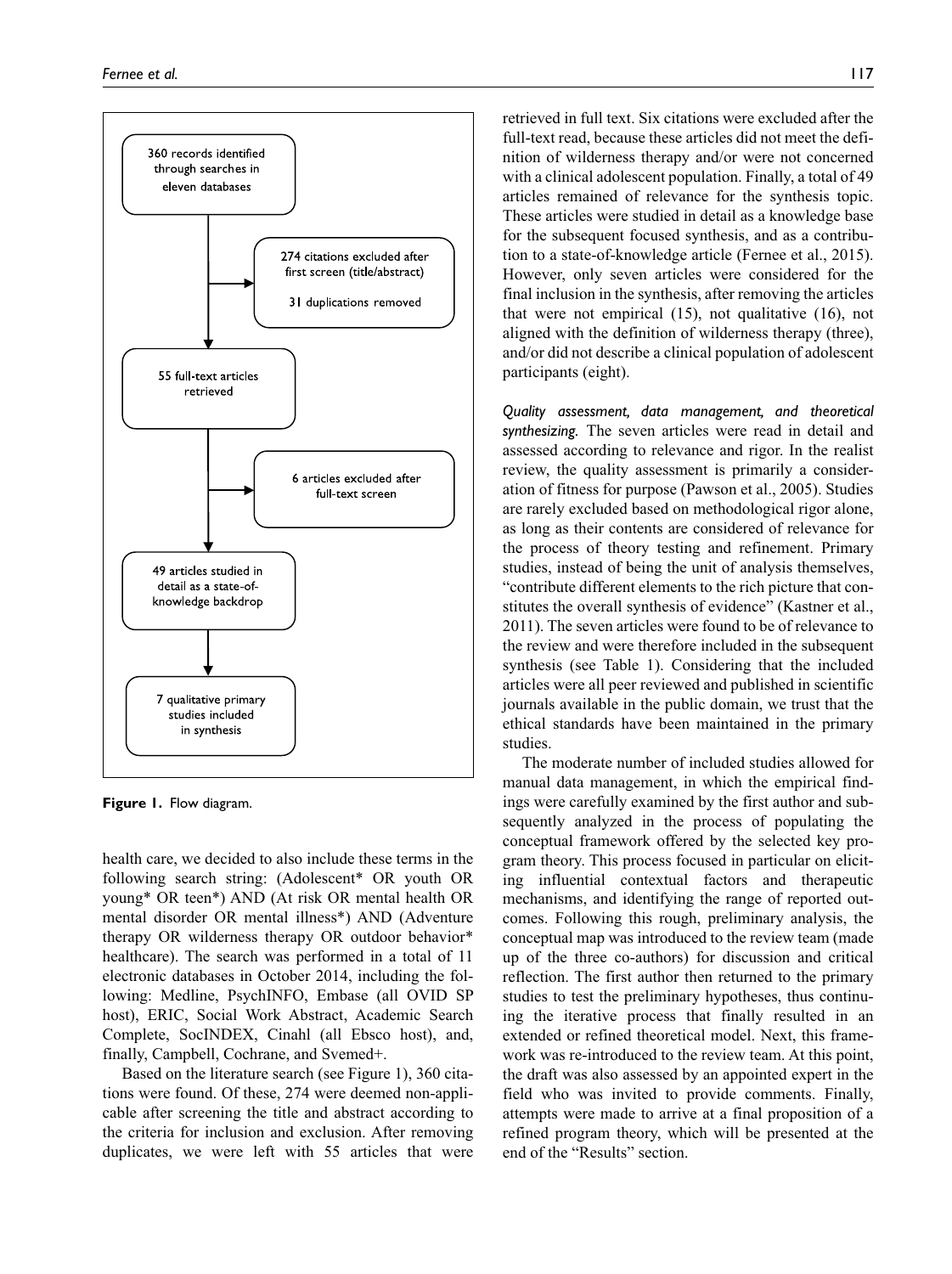| Year   | Purpose of Studies                                                                                                                                                                                                                                                                                  |  |  |
|--------|-----------------------------------------------------------------------------------------------------------------------------------------------------------------------------------------------------------------------------------------------------------------------------------------------------|--|--|
| 20 I I | Evaluating the narratives of adolescents involuntary enrolled in WT treatment to understand<br>how they perceive relationships with important adults-specifically parents and therapists.<br>( $n = 13$ . Six female/seven male, aged 14–17. $M_{\text{max}} = 16$ ).                               |  |  |
| 2006   | Exploratory case study that isolates one component of the therapeutic process-backpacking-<br>investigating how this factor is related to self-reported outcomes for troubled adolescent<br>women. ( $n = 9$ . Six female, aged 15-16 and three female staff).                                      |  |  |
| 2008   | Gaining insight into the effect of a residential wilderness program on self-evaluation of male<br>adolescent clients where the aim is to identify specific aspects of the program that were<br>associated with these changes. $(n = 13,$ all male, aged $12-16$ ).                                  |  |  |
| 2012   | Longitudinal study that interviews participants > 20 years after they took part in a 10-day WT<br>program at age 14-16. The participants were asked to reflect on their lives, the WT trip and<br>the impact of the trip. ( $n = 4$ . Three female/one male).                                       |  |  |
| 2000   | Examining the WT process in context at four WT programs to illustrate how the treatment<br>process works and what outcomes emerged from the intervention through four client case<br>studies. ( $n = 4$ , all male, age not found).                                                                 |  |  |
| 2002   | Examining the WT process through a multi-site case study at four WT programs to identify<br>key change agents and how these relate to reported outcomes for treatment. $(n = 12$ . Three<br>female/nine male, aged 13-17. $M_{\text{max}} = 17$ .                                                   |  |  |
| 2005   | Evaluating youth well-being 24 months after the conclusion of WT treatment. Exploring youth<br>transitioning to a variety of post-treatment settings and assessing the role of aftercare. ( $n =$<br>47). (This study also included parent informants, but these were excluded from the synthesis.) |  |  |
|        |                                                                                                                                                                                                                                                                                                     |  |  |

**Table 1.** Included Primary Studies.

*Note.* WT = wilderness therapy.

## *Program Theory*

Russell and Farnum's (2004) wilderness therapy treatment milieu model (see Table 2) was selected as the key program theory for further testing and refinement through this synthesis. This model stands alone in terms of establishing the theoretical basis for distinguishing the unique treatment milieu within wilderness therapy as opposed to more traditional treatment forms. This theoretical framework is also referred to as the concurrent model in that it replaces the previous stage-based models of wilderness therapy. The model conceptualizes the dynamic and interrelated nature of three therapeutic factors that are believed to be unique to the wilderness therapy milieu and each able to facilitate change in the participants. These three components are hypothesized to be present at all times, but to varying degrees, according to the temporal progression of the program (Russell & Farnum, 2004).

The three factors are as follows: (a) the Wilderness, which refers to nature itself; (b) the Physical Self, which comprises both personal interactions with the wilderness environment and activities that facilitate learning or personal growth; and (c) the Social Self, which represents the variables associated with social interaction among the adolescents and the wilderness leaders/therapists, in which communal wilderness living is considered a rather unique platform for social learning to occur.

Russell and Farnum (2004) anticipated the time of peak intensity of the three components, where the wilderness quality is hypothesized to be the most prominent factor at the beginning of the treatment. Everything is new, and the wilderness experience may be fascinating, intimidating or overwhelming. As the participants acclimate to the wilderness context, the physical self is more salient as the adolescents challenge themselves and attempt to manage the various tasks and challenges of the experience. As the group members become more comfortable in the setting and feelings of mastery and self-efficacy increase, social interaction begins to occur. Thus, the social self becomes the third therapeutic factor, where the participants are expected to increasingly engage in the group process in the latter phases of the treatment.

Although Caulkins et al. (2006) represented the only study to date that explicitly followed up on the theoretical framework proposed by Russell and Farnum (2004), we still chose to use the model in the synthesis both as a means to (a) structure the findings of the realist review and (b) test and/or refine the model through this exploratory exercise, potentially arriving at a refined program theory.

# **Results**

## *Search Results and Study Characteristics*

Of the seven included studies (see Table 1), four (Davis-Berman & Berman, 2012; Russell, 2000; Russell, 2005; Russell & Phillips-Miller, 2002) had a general focus in terms of investigating the wilderness therapy process as a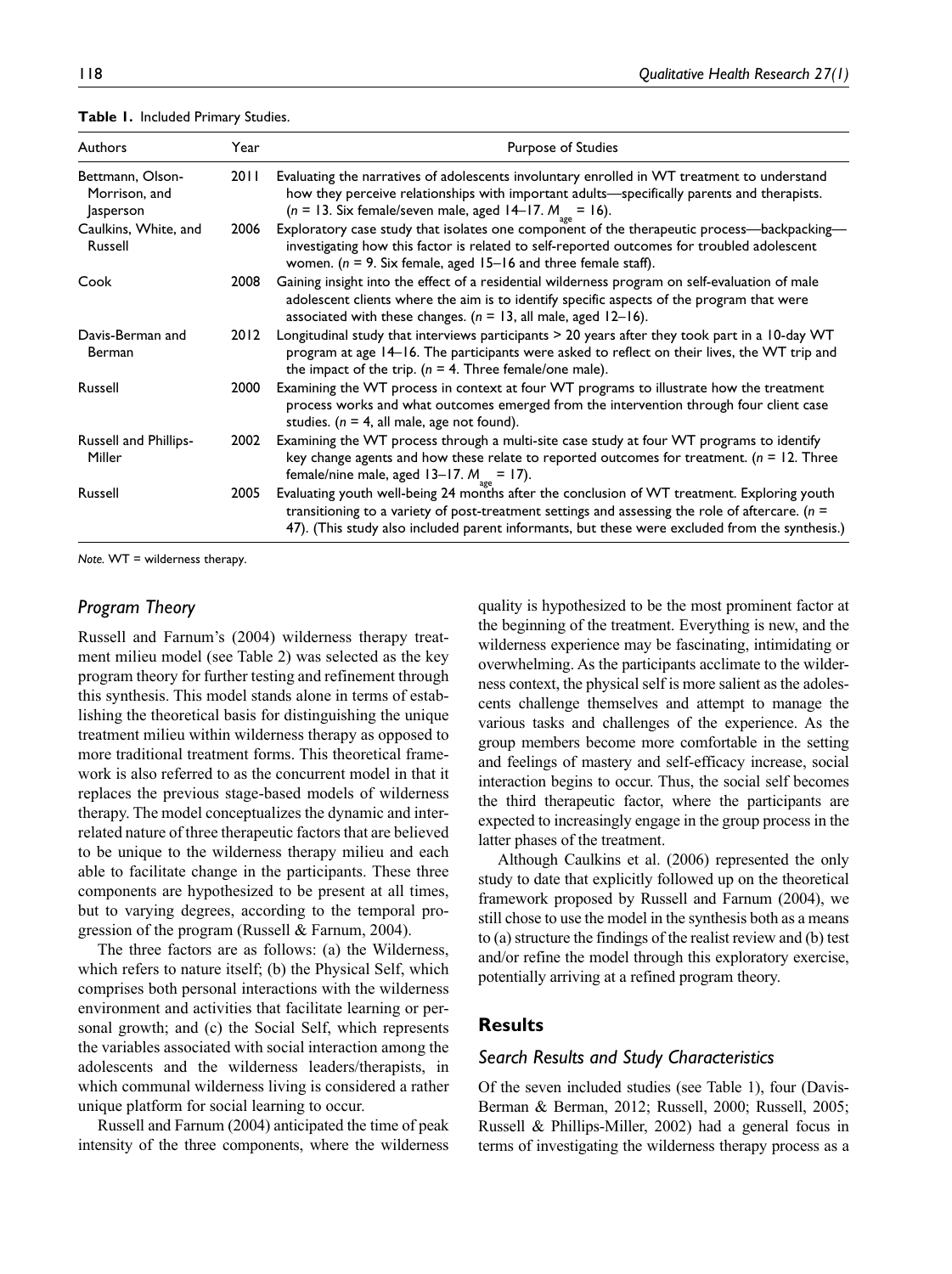| Category      | Time of Peak<br>Intensity | Proposition                                                                                                                                                                                                                                                                                                                     |
|---------------|---------------------------|---------------------------------------------------------------------------------------------------------------------------------------------------------------------------------------------------------------------------------------------------------------------------------------------------------------------------------|
|               |                           | Therapeutic Factors of the Wilderness Experience                                                                                                                                                                                                                                                                                |
| Wilderness    | Beginning                 | The wilderness environment, acting alone, can be seen as a restorative environment<br>for at-risk youth who have high levels of anxiety and are stressed from mental<br>fatigue caused by too much direct attention.                                                                                                            |
| Physical self | Middle-late               | By combining the effects of feeling and looking better physically through consistent<br>physical activity and wilderness activities that are designed to challenge while<br>allowing opportunities for immediate feedback and success, the wilderness works<br>as a therapeutic medium to foster an enhanced image of the self. |
| Social self   | Late                      | Research has shown that wilderness experience programs, through a variety of<br>day-to-day activities while on the program, helping at-risk youth learn more<br>cooperative behaviors.                                                                                                                                          |
|               |                           | Breaking down barriers of stereotypes and preconceived notions allows participants<br>get to know each other better, meeting the needs of youth at risk who have<br>limited capacities to form close interpersonal relationships.                                                                                               |

**Table 2.** Conceptual Framework of the Wilderness Therapy Treatment Milieu.

*Source.* Adapted from Russell and Farnum (2004, p. 41).

whole rather than selected elements of the treatment. Two of these studies were longitudinal in nature interviewing a sample of clients 2 years (Russell, 2005) and two decades (Davis-Berman & Berman, 2012) post-treatment. The final three studies were more targeted per se, specifically investigating attachment relationships (Bettmann, Olson-Morrison, & Jasperson, 2011), treatment effects on self-evaluation (Cook, 2008), and backpacking as a physical component of a wilderness therapy program (Caulkins et al., 2006). Most of the studies had small sample sizes ranging from four to 13 participants, with the exception of Russell (2005), who included 47 adolescents. The majority of the studies utilized purposive or convenience sampling, with the exception of two studies in which client cases were chosen based on randomly selected admittance dates (Russell, 2000; Russell & Phillips-Miller, 2002).

Information provided about the programs and participants varied from little information to detailed case descriptions and studies that included demographics, reasons for referral, and/or diagnoses. Most studies focused on a single wilderness therapy program, whereas two articles presented case studies from four different programs (Russell, 2000; Russell & Phillips-Miller, 2002). There were multiple variations among the programs represented in the studies. For example, the duration of treatment varied, ranging from 10 days (Davis-Berman & Berman, 2012), 21 days or 52 days (Russell, 2000), 12 weeks (Bettmann, Olson-Morrison, & Jasperson, 2011; Caulkins et al., 2006), and up to a year-long residential program (Cook, 2008). The wide variation among the programs represented in this synthesis and the fact that all the included studies originated from one country, the United States, limits the generalizability of the findings to other programs, contexts, and countries.

In the subsequent "Results" section, the therapeutic configurations are presented as text, where the contextual factors, proposed mechanisms, and treatment outcomes are illustrated with a C (context), M (mechanism), or O (outcome) in brackets. At times, you will come across a combined C/M, O/C, or M/O, which indicate chains of configuration where, for instance, a contextual premise for one specific outcome can also be the mechanism for another outcome. There are also instances where an outcome can appear as the context or mechanism for a subsequent configuration. The results are structured according to the key program theory made up of the wilderness, the physical self, and the social self. Next, we describe other emerging factors that were manifested through the review process, and we present the overall and longitudinal outcomes. Finally, we explore the study populations with regard to the *for whom* dimension of the guiding research question and search for examples of wilderness therapy not working.

## *Testing and Refining the Program Theory*

*The wilderness.* The participants in the Russell and Phillips-Miller (2002) study described the initial feeling of being situated in the wilderness as a shock [C]. However, this primary sense of despair was gradually replaced by self-confidence [O], which emerged as the participants started to manage the many inherent challenges [M] of the program. Davis-Berman and Berman (2012) reported that the participants portrayed the wilderness environment as a healing place for them [C] that facilitated change [M]. All the respondents in the longitudinal study stated that the wilderness setting [C] was an important factor of the experience, and they all had their distinct memories of specific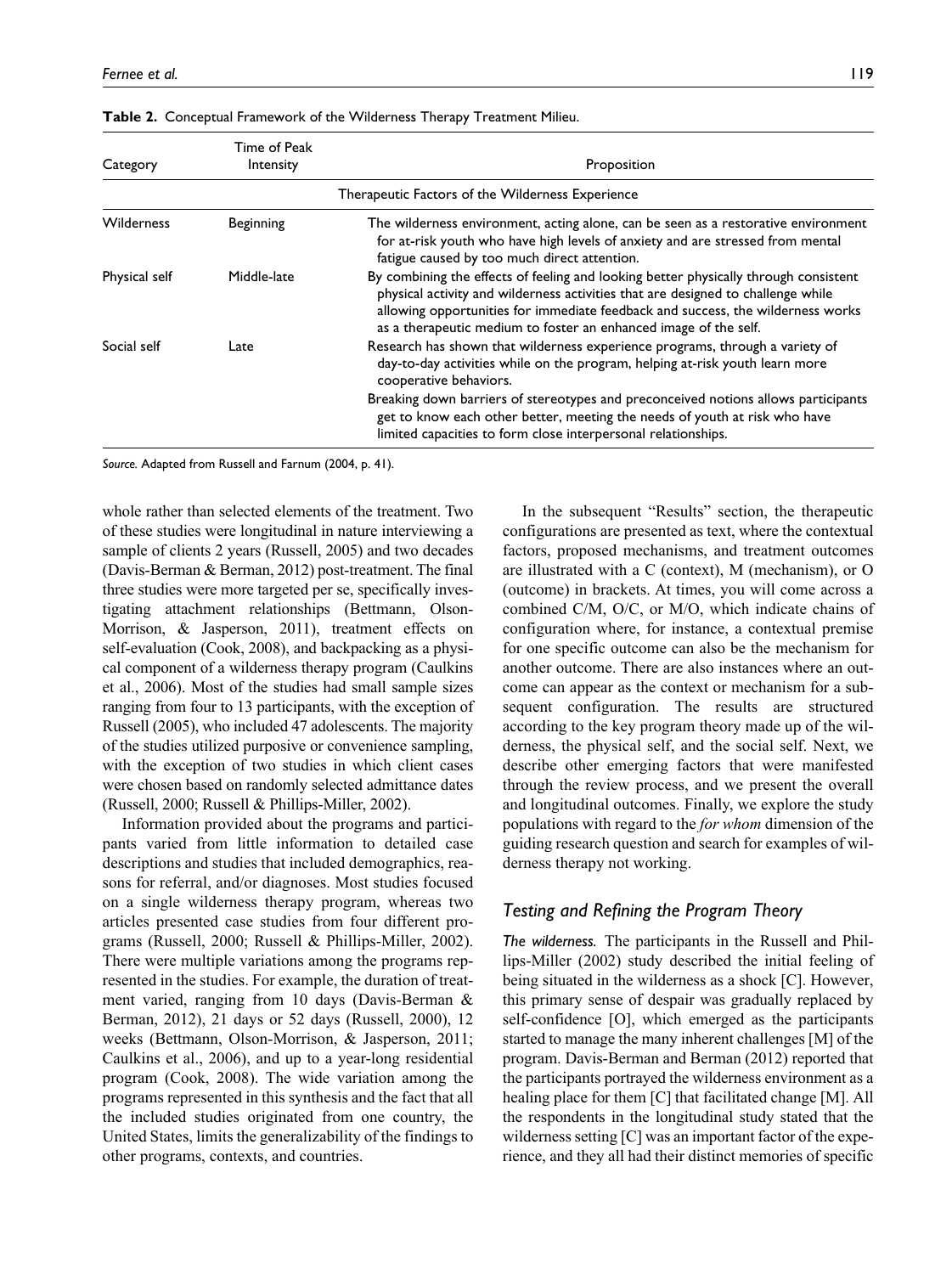places in nature. Examples provided were the sensation of climbing a large rock [M] and descriptions of finding peace in the woods [O] after having experienced turmoil and loss in their personal lives [C].

Russell (2000) reported the importance of the adolescents experiencing time alone [M], also referred to as *solo*, in the wilderness [C]. This facilitated exercise provided the adolescents with an opportunity to reflect on their lives [M], and it seemed to bring about increased awareness [O] and personal insight [O]. This was exemplified as the adolescents finding out who they were [O] along with the opportunity to contemplate things they had done wrong in the past [M]. The participants in the Russell and Phillips-Miller (2002) study spent up to 3 days on solo [C], where the clients reported gaining another perspective on their problems [O], acquiring a greater appreciation for the things they had in life [O], and having the time and opportunity to confront their problems [M]. One participant statement from the study explained, "Before then I had been really anxious and really everything was still running through my head, I was still panicking. Trying not to deal with my problems. And then on the solo…I faced them, dealt with them" [M] (p. 427). However, the use of alone time, or solo, should be assessed individually. Although the exercise may be conducive for a number of adolescents, Russell (2000) suggested that it might be inappropriate for some. For instance, individuals who struggle with depression might not benefit from spending extensive amounts of time alone in seclusion from the rest of the group.

The opportunity to reflect on life [M] was suggested to be a key agent of change in wilderness therapy treatment (Russell & Phillips-Miller, 2002). Contextual factors that were recognized as generating this experience were the separation from their families [C], perhaps for the first time, in combination with being situated in the wilderness [C]. Russell (2005) also reported similar contributing factors such as being away [C/M] and the appreciation of primitive life in nature [C].

Another mechanism mediated by the wilderness context [C] was the notion that the stigma that is often attached to mental health treatment appeared to dissolve [M] in the wilderness therapy setting [C] (Russell & Phillips-Miller, 2002). Adolescent clients who had formerly been resistant to conventional therapy [C] stated that it was different with wilderness therapy and that it felt less like they were in treatment [C]. Wilderness therapy came across as more natural where they would just "sit and talk" [C/M]. This experience was described as less intimidating [M/O] than former treatment settings. The therapists would also use the wilderness [C] to come up with metaphors [M] for some of the personal issues they were working on.

*The physical self.* The challenging aspects [M] of the wilderness therapy treatment were reported as a key factor, exemplified by the need to be uncomfortable [M], the hardship of enduring primitive outdoor living [M], and the physical demands related to hiking [M]. These program components and experiences were all considered contributing factors in the reported change processes (Russell & Phillips-Miller, 2002).

Caulkins et al. (2006) explored the physical component of wilderness therapy in more detail in their investigation of how backpacking affected their population, described as troubled adolescent women. The context for this specific wilderness therapy program was an extensive use of physical activity as one of the main components of the treatment. Over a 6- to 8-week period [C], the clients hiked anywhere from 5 to 10 hours a day 5 days a week [C]. Two days of the week were layover or rest days [C]. The hiking took place over rugged terrain, and each client carried a 30-pound backpack [C]. Backpacking was always done as a group, and they could only move as quickly as the slowest member and only as far as the most tired person could manage [C]. Participant observation and interviews revealed that the backpacking had an initial general impact in causing the clients to reflect [M/O]. Reflection was described as a relaxed state of thought [O] that appeared to be facilitated by "Simple physical movement in an undisturbed span of time that lacked intense or directed attention" [M] (p. 28), which allowed the clients to "let their thoughts wander" [M] (p. 28). This opportunity for reflection [M] allowed the young people to reevaluate what is important in life [M/O]. The clients also reported perceived competence [O] and a sense of accomplishment [O] that seemed to increase over time. This was related to the observation that they became stronger [M] and that the hiking was gradually perceived as less demanding [M]. The sense of accomplishment mostly appeared after a long day of hiking or during layover days [C/M]. The time to rest [C/M] added perspective [M/O] or contrast [M] to the long hikes the other days [C] (Caulkins et al., 2006).

Over time, more substantive impacts emerged, according to Caulkins et al. (2006). These were more intense in nature and deemed difficult to describe. The first of these was labeled self-efficacy [O], an impact that was most commonly described as follows: "A personal feeling of assurance to overcome emotional or physical obstacles . . . having faith in one's own ability to influence thoughts and behaviors" (p. 30). These sensations seemed to be mediated by the fact that the adolescents persevered through the long and exhausting hikes [M]. One of the participant statements proclaimed, "Now I know I can deal with any emotion that gets turned up in my mind. Like any feeling I have, anything that's thrown at me, I can handle it" (p. 31). As the clients became physically stronger [M] and more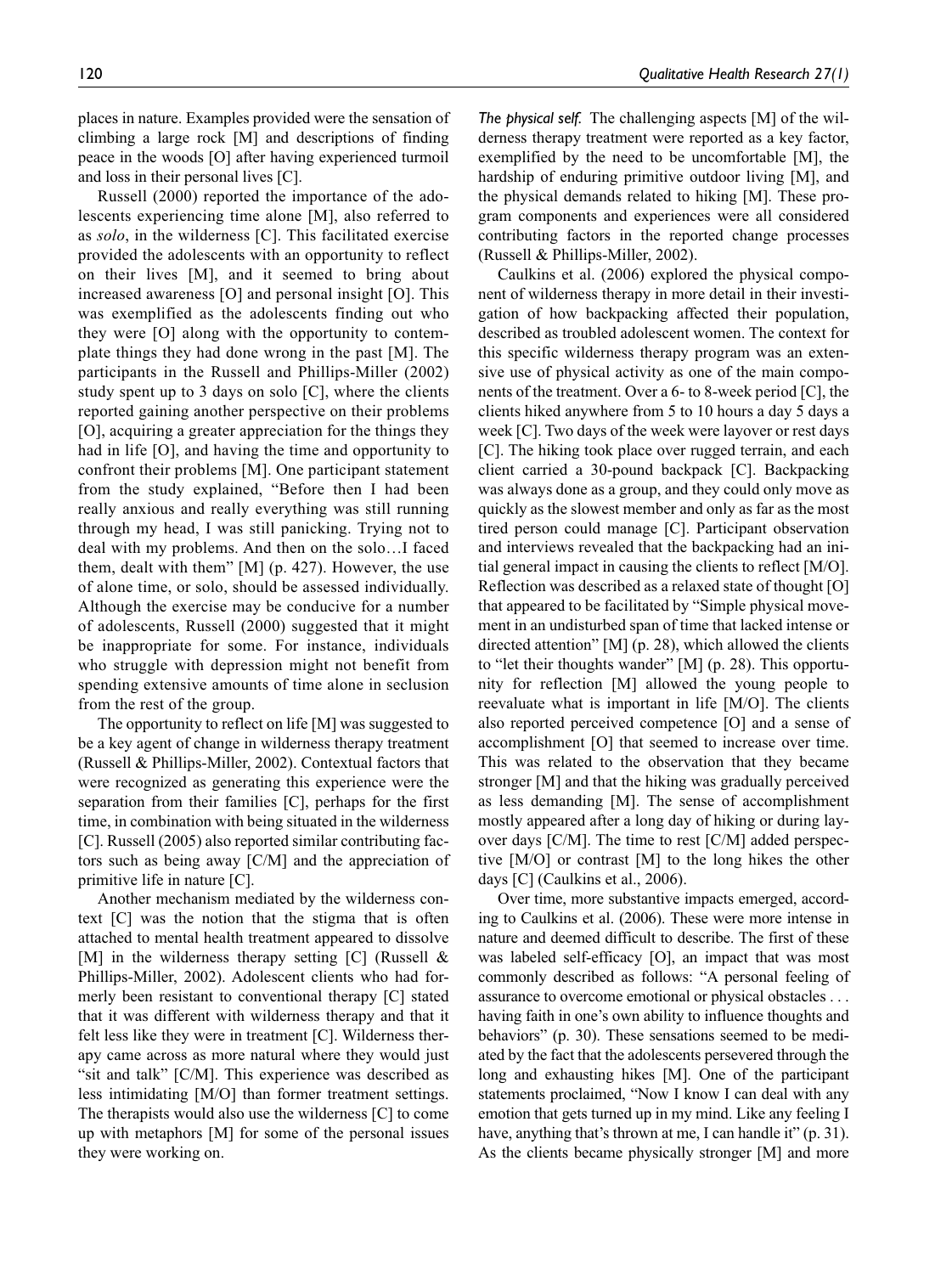confident [M], they also appeared to be more mentally resilient [O], according to Caulkins and colleagues (2006).

Caulkins et al. (2006) also found an enhanced awareness [O] among the clients that was threefold in its focus: first, of the natural surroundings [O]; second, of the self (i.e., conscious recognition of one's selfhood and taking responsibility for one's behavior) [O]; and third, of the other group members (i.e., development of empathy, suggesting a major advancement in emotional intelligence) [O]. Finally, hiking for 6 to 8 weeks [C] brought about a sense of timelessness [O] and a distraction-free contrast [C/M] to the many pressures of everyday life [C], which Caulkins and colleagues suggested could provide the necessary time and space [C/M] to process emotional upheaval [O].

These realizations coincide very well with the three factors of the wilderness therapy treatment model. However, there is another dimension related to the emotional maturation, mental resilience, cognitive reflection, and emergence of self-efficacy that is not captured in the existing model. These processes represent psychological components that could either feature as a separate factor or be incorporated into the Social Self factor, hence expanding it to a Psychosocial Self factor. We shall revisit this suggestion when we arrive at a proposed refined program theory at the very end of the "Results" section.

*The social self.* The wilderness therapy treatment setting, with its small treatment groups [C], high staff-client ratio [C], and focused therapeutic approaches [C], can challenge adolescents' relational patterns and behaviors [M] (Bettmann, Olson-Morrison, & Jasperson, 2011). The adolescent clients may become distressed [M] by the separation from their primary support system [C], and these processes are likely to activate the attachment system [O]. The wilderness therapy milieu encourages the adolescents to rely on the group members and the therapist team [M] to meet their physical and emotional needs [O]. The participants are also faced with the opportunity—or threat—of initiating new relationships [M] while taking part in the group treatment. Bettmann, Olson-Morrison, and Jasperson (2011) noted that the ability of the adolescent clients to develop relationships with the other group members and the therapists [C/M] may influence the outcomes [O] of the treatment. However, the ability to engage in social relationships relies, in part, on how they perceive relationships with other important adult figures in their lives [C]. Bettmann, Olson-Morrison, and Jasperson (2011), in their study of attachment relationships within wilderness therapy populations, found that most of the adolescents had highly conflicting relationships with their primary caregivers [C]. This appeared to color their feelings for all adult relationships [C]. In addition, most of them reported negative experiences from former

mental health treatment prior to wilderness therapy [C], where they expressed neither liking therapy [C] nor trusting the therapists [C].

Russell and Phillips-Miller (2002) identified a strong relationship with the wilderness therapists [C] as a key change agent in the treatment process. The wilderness therapists came across as more human [C] compared with former therapists. The importance of the alliance with therapists was reaffirmed by Russell (2005), who described relational mechanisms in terms of the therapists being easy to talk to [C], as well as the importance of the leaders' presence in the wilderness [C]; exemplified with this participant quote: "I just really bonded with them because they were all out there with us living it, you know enduring it with us" (p. 218). Russell (2000) reported a number of conditional factors regarding the wilderness therapists that were particularly appreciated by the adolescent clients, including qualities such as genuineness, empathy, and concreteness [C]. Furthermore, a caring and non-confrontational approach [C] helped the clients speak openly of their struggles [M].

All the respondents, according to Russell and Phillips-Miller (2002), also noted peer dynamics [C] as a key change factor. More specifically, the experience of giving and receiving feedback [M], along with the willingness to share their feelings with the other members of the group [M]. Through the communal sharing of experiences [C/M], the individual participant could relate the various accounts to his or her personal situation [O]. According to Cook (2008), positive peer relationships [C] support healthy development of the self [O]. In her study of adolescent self-evaluation, peer relationships were found to be critical in the participants feeling accepted and supported in the group [O] and in developing appropriate social skills [O], exemplified in the following participants' statement: "I would attribute me changing to the relationships with people here and realizing that there are people that care about you" (p. 763). Social support [C/M] appeared particularly salient in bringing about changes in self-evaluation [O], according to Cook, as it seemed to be lacking in many of the clients' previous environments [C]. Difficulties with peer relations [C] were identified as the source of many of the clients' general problems [O]. To establish interpersonal relationships [O] and facilitate social support [M] within the wilderness therapy setting, Cook encouraged the use of cooperative activities that promote pro-social values [C]. Such activities were believed to increase self-esteem [O], social competence [O], and acceptance of others [O], as well as foster trust [O].

Davis-Berman and Berman (2012), on the contrary, reported that their participants presented mixed responses when it came to the importance of relationships. Although one respondent made reference to the social aspects of the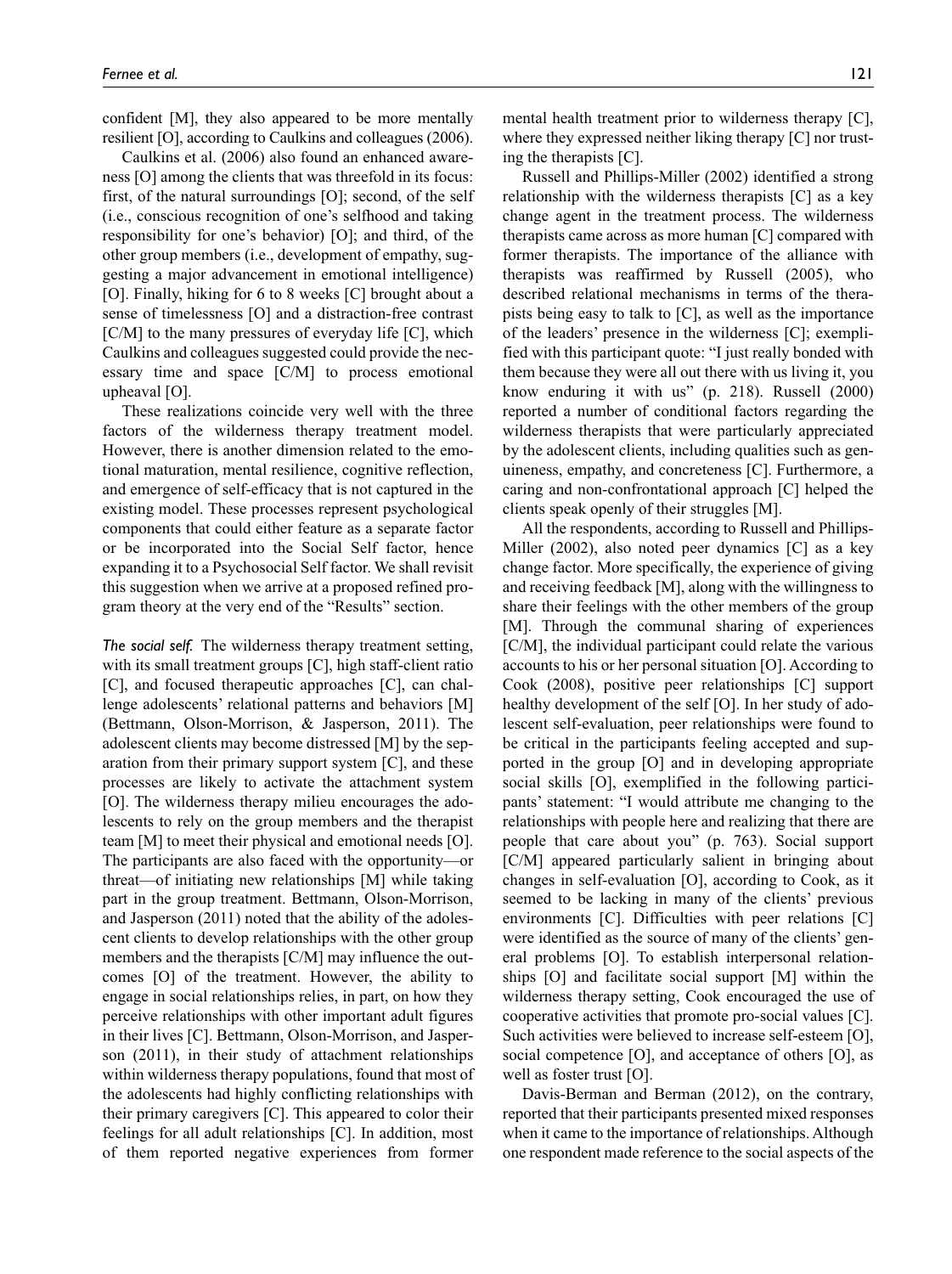treatment, others viewed wilderness therapy primarily as an individual experience, where the relationship to others appeared unimportant. The researchers were surprised that there was little reference to the other participants, and even therapists, as the relational aspects had been reported as influential in previous studies. Davis-Berman and Berman speculated that the reason for this might be that the therapists and the group were considered conditional and structural elements and, hence, were not thought to stand on their own as something to be mentioned. They could neither rule out nor confirm the role of the group or the therapist as critical elements of change.

We have now looked at the various configurations found within the three factors of the key program theoretical model. We shall now turn to other factors that emerged through this synthesis.

*Other emerging factors.* Cook (2008) isolated one psychological component, self-evaluation, in her inquiry into how a residential wilderness therapy program might influence participants' self-concept. Cook noted that clients tended to make self-deprecating remarks about themselves [M] at the beginning of the treatment, indicative of low self-esteem [C]. The adolescents stated that it was challenging to interact with the other participants in the group [M] due to a lack of social skills [C]. They also expressed difficulties in being themselves [C] and seemed to feel a "lack of voice" [C] (p. 760). After a second round of interviews 4 months into the program, Cook found that the participants showed an increased willingness to discuss their feelings of self [M/O] and that they appeared to have experienced a positive effect on self-evaluation [O]. Participant statements included "This place makes you feel stronger mentally and physically. It helps you be able to deal with things in a positive way…I am feeling a lot better about myself. I want to do more with my life now" [O/M] (p. 760). In exploring how these changes came about, Cook discovered that the program offered opportunities [C] for the adolescents to open up and express themselves in a sincere way [M]. These opportunities for self-expression [C/M], particularly in the circle around the campfire at night [C], combined with experiences of social support [C/M], seemed to lead to certain psychological outcomes. These were suggested to be, besides positive effects on self-evaluation [O], increases in selfesteem [O] and emotional control [O].

Another factor that emerged across studies was that the majority of wilderness therapy clients had received conventional therapy without much success before entering the wilderness therapy treatment [C]. Wilderness therapy appeared to engage many of these adolescents regardless of these prior experiences with therapy [C]. Davis-Berman and Berman (2012) found that many of the personal issues did not surface [M] until they entered the wilderness therapy program [C], and they seemed to reach other outcomes [O] than they had managed to in former conventional treatment settings [C]. Examples provided by Davis-Berman and Berman were, for instance, that one of the participants was finally able to talk about the abuse [M/O] she had experienced in her life, which she had not felt comfortable sharing previously. Another participant had not processed her grandmother passing away [C]. On the wilderness trip, the participant was able to let go of her grandmother [M], which finally brought her peace [O]. Russell (2000) also reported that the wilderness therapy experience brought up issues for the first time [C/M]. The specific mechanisms for how these opportunities were facilitated are not described. However, this opening up to sharing their personal stories [O/M] can be linked to what Cook (2008) labeled "finding a voice" [O] and to the experience of social support [C] that appeared to facilitate self-expression [M]. Russell also found a relationship between the clients learning to express their feelings [O] and developing an increased awareness of when they were getting out of control [O].

Another emerging factor was the importance of timing [C] for the impact of the wilderness therapy treatment. All the clients in the Davis-Berman and Berman (2012) study reported experiencing major personal and family problems at the time of the intervention [C]. These problems made them ready to take part in treatment and to be open to change [C/M].

Finally, Davis-Berman and Berman (2012) suggested that the impact of wilderness therapy may assist the maturation process of adolescents [O]. This proposition was also put forth by Russell (2000), as some of the participants reported that they felt wiser and more mature as a result of the wilderness therapy treatment. However, the context and mechanisms related to these outcomes were not described in detail in either article.

*Overall and longitudinal outcomes.* From a longitudinal perspective, participants appeared to regard the wilderness therapy treatment as a valuable experience through which they learned lessons for life [O]. According to Davis-Berman and Berman (2012), the participants used elements of the trip when navigating through rough patches later in life [M]. One of the participants, over two decades later, for instance, still made reference to the wilderness therapy experience and used it as a focal point [M]. However, Davis-Berman and Berman (2012) note that none of the respondents portrayed the intervention as life changing or life altering [O], and it certainly did not inoculate clients against future difficulties [O]. Rather, it had the potential to provide the young people with skills to "make these hardships somewhat easier to bear" [O] (p. 336). Russell (2005) also problematized the idea that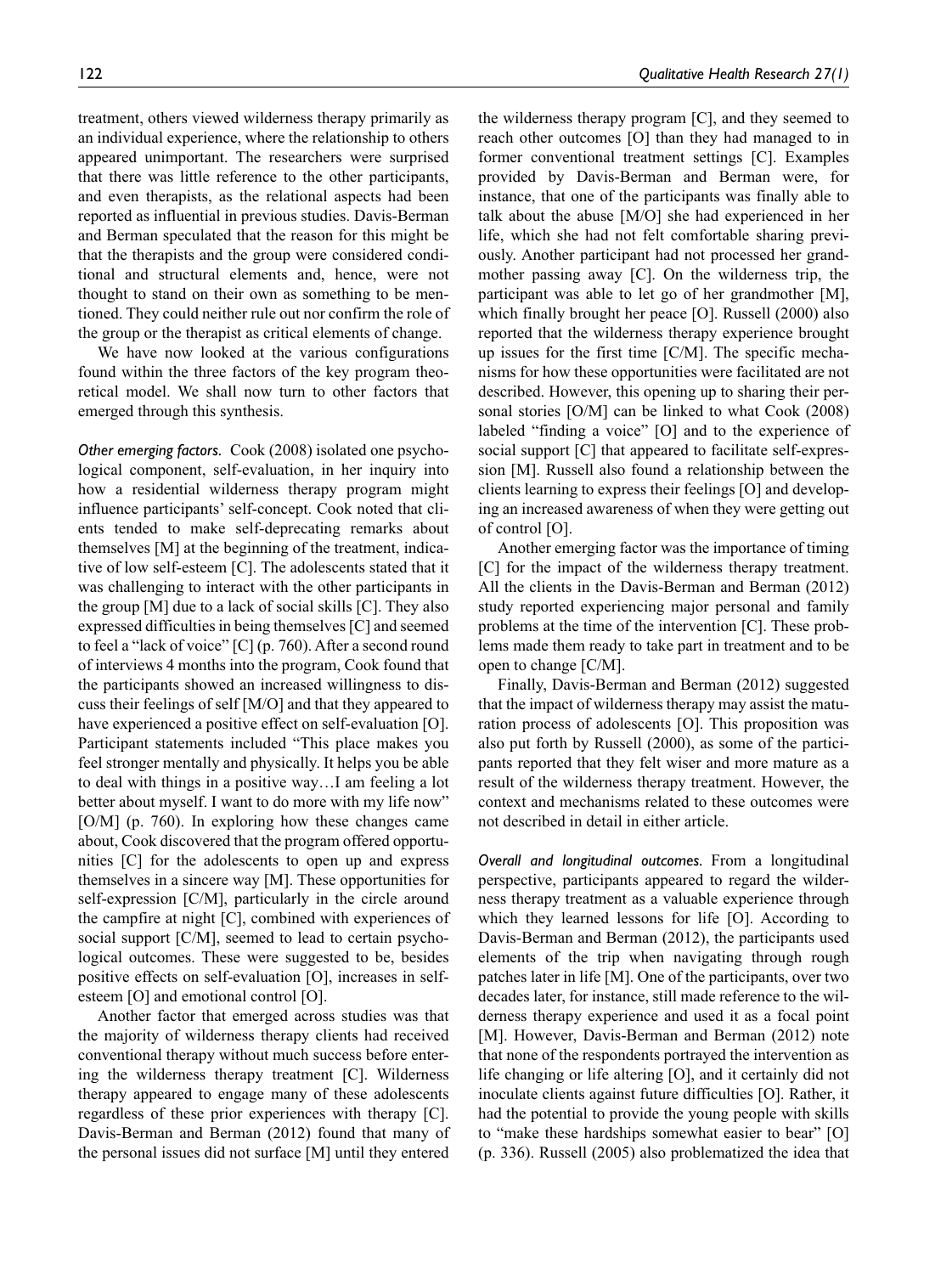wilderness therapy "fixes youth" such that the adolescents return from the wilderness as highly confident individuals who are equipped to cope with any pressing situation that might concern peers, family, or school/ work. Participants in Russell's (2000) study described wilderness therapy as "a fresh start" [O] and a "wake-up" call" [O] (p. 174). Moreover, the overall outcome of wilderness therapy was described as a pivotal step in the right direction [O] away from a destructive path [O] (Russell, 2005). As such, the group treatment was depicted as an intervention that could turn things around [M] rather than something that would ameliorate all forms of prior and future suffering. According to Russell, the participants spoke of many ups and downs the first 12 months following the treatment [O], along with difficulties in functioning in peer social settings [O]. In many cases, some form of aftercare was recommended. Still, 87% stated that they were doing well 24 months posttreatment [O] (Russell, 2005). When asked to reflect back on the wilderness therapy experience, many reported that they were just then realizing the impact of the experience on their lives. One client expressed that he hated wilderness therapy at the time, but now that 2 years had passed, he rated it as "one of the most important experiences of my life" [O] (p. 217). This finding suggests that in some incidences, improvements can be gained or realized over time, even if individuals originally found the treatment experience to be difficult.

Furthermore, the wilderness therapy experience appeared to generate a desire in the participants to change for the better [O]. According to Russell (2000) and Russell and Phillips-Miller (2002), this desired change was often manifested in a clearer direction in life [O] and concrete behavioral goals [O], such as to try harder at and finishing school [O], and staying away from old friends or environments that had a poor influence on them in the past [O]. Also of importance was the wish to enhance the relationship with their families [O], particularly through improving their communication and striving for increased openness [O].

*For whom?* In addition to detailed program descriptions, there is a need for more precise descriptions of the patient population to understand the full picture of the black box and to ensure a more prescriptive use of the treatment. The included studies did not explicitly explore individual characteristics in relation to the treatment process and outcomes. However, there were some brief descriptions of reasons for referral and/or listing of diagnoses. Most programs served a heterogeneous population of adolescents with a range of psychological symptoms, and the majority of the participants across studies were reported to have an unsuccessful experience of counseling or mental health treatment prior to entering the wilderness therapy

program. Reasons for referral to wilderness therapy included (a) school problems, (b) drugs and alcohol, (c) resistance to other forms of counseling and treatment, (d) suppressed anger and emotions, (e) disobedience and conflicts at home, (f) trouble with the law, (g) suicidal ideation and self-harm, and, finally, (h) the clients themselves stating that they needed help (Bettmann, Olson-Morrison, & Jasperson, 2011; Russell & Phillips-Miller, 2002). The population in Cook's (2008) study were all male and commonly included defiance of authority, behavioral problems, low self-esteem, poor communication skills, and low academic achievement, with the most recurring diagnoses being oppositional defiant disorder, conduct disorder, attention deficit hyperactivity disorder, and secondary substance use. Russell (2000) described a similar population, also including depression, severe emotional disorder, and dysthymic disorder. The participants in Caulkins et al.'s (2006) study were all female and similarly represented a range of psychological symptoms. However, the only diagnosis mentioned was the one all the participants had in common, namely, clinical depression, frequently combined with suicidal ideation. Bettmann, Olson-Morrison, and Jasperson (2011) reported that most of the clients had highly conflicting relationships with their primary caregivers. These relational experiences were hypothesized to affect the adolescents' abilities to engage in new relationships with both the peer group and the therapists. This again could very well influence the outcome of the treatment, perhaps particularly if the attachment status was not assessed and addressed during the initial stages of the treatment process.

*What does not work?* Overall, there were very few accounts of incidences or examples of wilderness therapy not working, either partially or entirely, in the included studies. This can perhaps be due to the nature of convenience sampling, where clients might be willing to participate in research because of their positive experience with wilderness therapy (Davis-Berman & Berman, 2012). Considering that many of the clients in wilderness therapy programs have not benefited from prior conventional treatment, it is not reasonable to expect that the vast majority of the clients at all times will comply with or benefit from the wilderness therapy approach to treatment.

The included studies, with the exception of Russell (2005), appeared selective in terms of reporting positive experiences, implicitly or explicitly displaying a reluctance to explore neutral or negative results in more detail. Russell provided the most balanced account of both the positive gains and difficulties experienced in a longitudinal time frame. Through qualitative phone interviews conducted 24 months post-treatment, 47 former wilderness therapy clients were reached. Of these, 45 stated that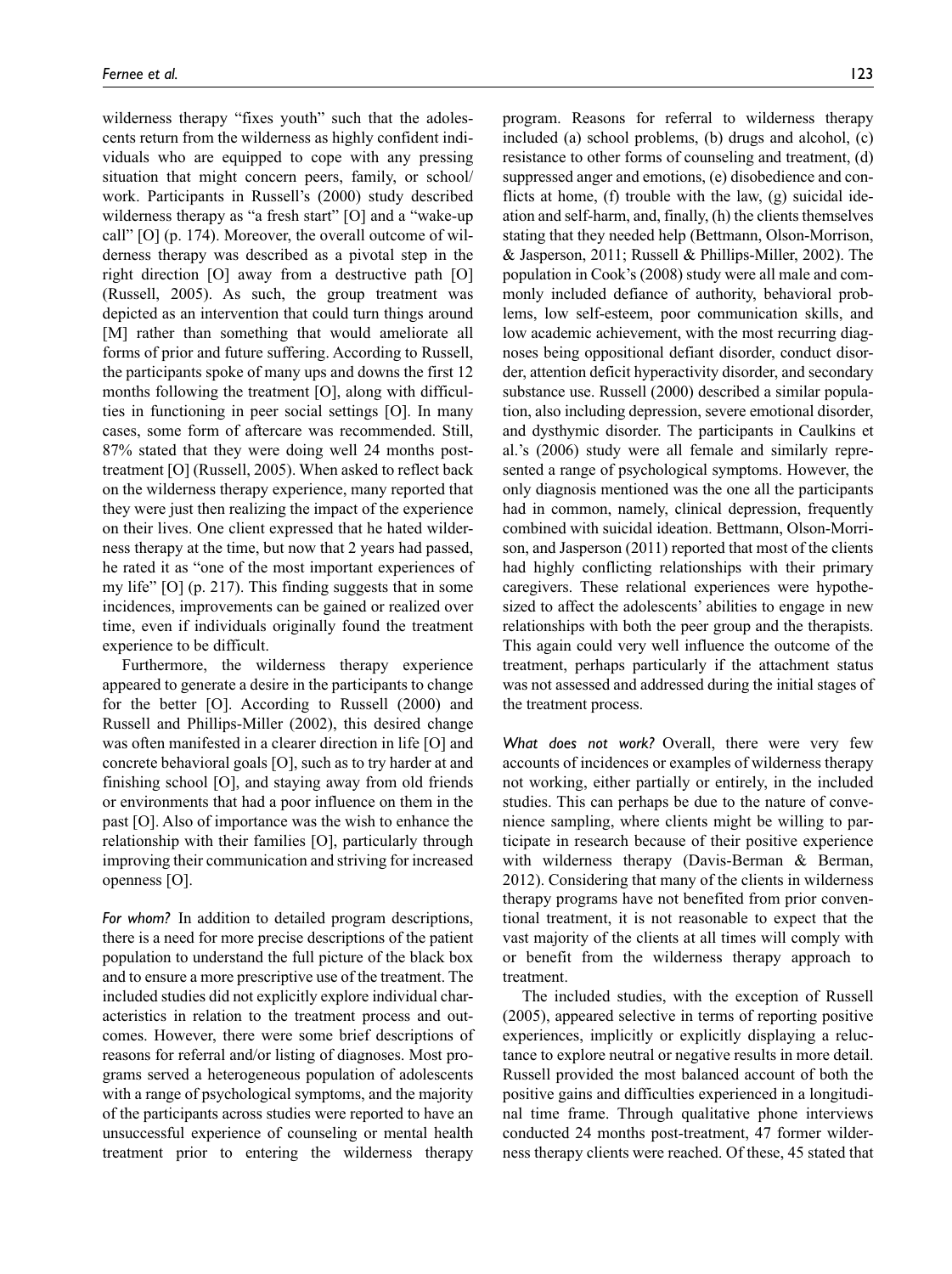they believed the wilderness therapy treatment was effective for them. The two who stated otherwise specified the reasons as follows: (a) being too young (only 14 at the time), making the experience too scary, and (b) having a preference for dealing with the personal issues in the environment where they were happening rather than "in the middle of nowhere" (p. 218).

Russell and Phillips-Miller (2002) set out to investigate key periods of the treatment process, both positive and negative, that were exemplary of the experience for each of the three case studies across four programs. However, no negative experiences were reported in the subsequent article. Caulkins et al. (2006) alternatively revealed that "Some young women appeared to benefit less from the backpacking than others, and although all participants commented on a dual aspect of backpacking (difficulty vs. enjoyment), several expressed sincere dislike for the entire endeavor" (p. 35). The researchers stated that this finding could be deemed an obvious outcome and encouraged practitioners to discuss this within their respective programs to be prepared to handle "clients of this sort" (p. 35). We emphasize the need for neutral or negative findings to be further explored through in-depth, critical research to produce knowledge that can inform practitioners. Without this, readers are left with insights into a range of positive impacts of wilderness therapy for them to strive to replicate while being offered little advice on how to manage or stimulate the non-compliant or non-respondent wilderness therapy clients. More detailed knowledge is needed regarding alternative stories that counter successful case narratives.

Having reached the last part of the "Results" section, the reader may agree that the synthesis, to a large extent, lends support to the categories presented in Russell and Farnum's (2004) wilderness therapy treatment milieu model. However, we find merit in extending the theoretical framework in creating a clinical concurrent model as a proposed refined program theory.

## *Proposed Refined Program Theory*

*A wilderness therapy clinical model.* Based on the findings in this realist synthesis, we suggest an extension of Russell and Farnum's (2004) wilderness therapy treatment milieu model, in which a psychological dimension is added. We propose a wilderness therapy clinical model (see Table 3) where the psychological component is integrated into the social self category, arriving at a psychosocial self factor. We utilize a tripartite psychosocial classification that understands human action through cognitive, emotional, and behavioral domains. This extension of the model is aligned with the definition of wilderness therapy as a specialized approach to mental health care, where the treatment follows specific clinical guidelines to treat emotional, behavioral, and psychological issues. The clinical procedures are suggested to involve an initial psychological assessment, including a diagnostic formulation, followed by the creation of an individual treatment plan with explicit treatment goals. The basis of the wilderness therapy treatment milieu model is maintained, where the self-formulations represent the individual focus of the group treatment.

Furthermore, we acknowledge that the temporal description of the therapeutic process provided by Russell and Farnum (2004) may have been observed in contained, long-term programs, where the group spends several consecutive weeks together in the wilderness. The clinical concurrent model proposed here is intended to be applicable to a wider range of treatment formats, including intermittent programs, where the process and various factors may take other forms. Thus, we suggest that the various therapeutic factors can be more or less salient at various points throughout the span of the treatment, though not necessarily as predictable as suggested by Russell and Farnum. This model is therefore presented without a temporal indicator; rather, it is suggested to represent the cyclical nature of psychotherapy.

# **Discussion**

This realist synthesis has provided some insight into the "black box" of wilderness therapy, through an exploration of the empirical findings from seven primary qualitative studies. This focused review, structured by the wilderness therapy treatment milieu model (Russell & Farnum, 2004), has led to a number of proposed configurations of the multiple contextual factors, therapeutic mechanisms, and range of outcomes drawn from the included studies. These propositions and working hypotheses have been integrated into an extended conceptual framework as presented in the wilderness therapy clinical model.

The synthesis is based on a systematic search to locate the available in-depth primary qualitative studies of wilderness therapy from 2000 to September 2014. The article also presents a realist framework that is aligned with the request for more in-depth explorations of this potent, yet complex, treatment form by thoroughly investigating what works and what does not work, for whom, and under what circumstances. The realist framework can be used prospectively (in the planning stage of clinical interventions and research), concurrently (as a continuous clinical evaluation of the treatment process or as the guiding research question for fieldwork or interviews), and retrospectively (when evaluating a program, analyzing data, and building theory).

This realist review results in a proposed extension of the only existing conceptual framework, to the best of our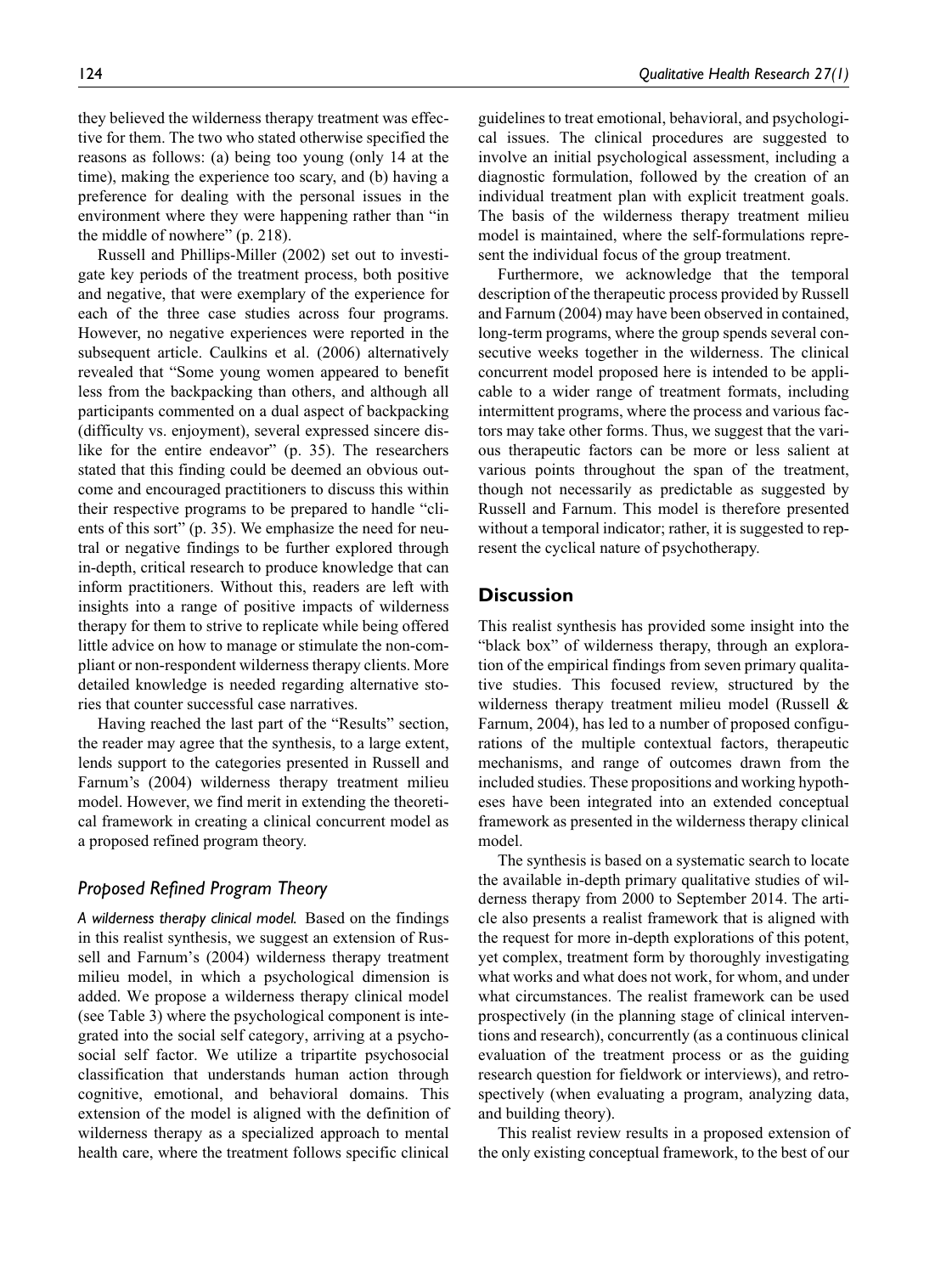|  | Table 3. The Wilderness Therapy Clinical Model. |  |  |  |
|--|-------------------------------------------------|--|--|--|
|--|-------------------------------------------------|--|--|--|

| Therapeutic<br>Factors | Propositions                                                                                                                                                                                                                                                                                                                                                                                                                                                                                                                                                                                                                                                                                                                                                                                                                                                                                                                                                                                                                                                   |
|------------------------|----------------------------------------------------------------------------------------------------------------------------------------------------------------------------------------------------------------------------------------------------------------------------------------------------------------------------------------------------------------------------------------------------------------------------------------------------------------------------------------------------------------------------------------------------------------------------------------------------------------------------------------------------------------------------------------------------------------------------------------------------------------------------------------------------------------------------------------------------------------------------------------------------------------------------------------------------------------------------------------------------------------------------------------------------------------|
| Wilderness             | The wilderness environment is believed to be a healing place that for some clients might facilitate change<br>in itself. After having experienced difficulties, turmoil and/or loss in their lives, clients might find peace in<br>the wilderness. Being situated in the wilderness can initially feel as a shock to some individuals. However,<br>this primary sense of despair is believed to be gradually replaced by self-confidence as the clients start<br>to manage the basic tasks of simple outdoor life and the many inherent challenges of this approach to<br>treatment.                                                                                                                                                                                                                                                                                                                                                                                                                                                                           |
|                        | Spending time in the wilderness environment is suggested to provide an opportunity for clients to reflect on<br>their lives. Being away from the many pressures of ordinary life, contrasted by the primitive life in nature,<br>are considered to be contributing contextual factors. The opportunity to reflect on life is suggested to be<br>a key change agent that might add new perspectives on the young persons' lives and the struggles they are<br>faced with, in addition to bringing about an increased awareness and personal insight.<br>Time alone in the wilderness, also called solo, can be a powerful exercise for some clients. However, the<br>use of alone time should as with all other activities, be voluntarily based and both assessed and facilitated<br>individually to ensure physical and emotional safety throughout the experience. It may be contraindicated<br>for some individuals to spend extended periods of time alone.<br>The wilderness can also be used creatively, for instance, as metaphors in therapeutic work. |
| Physical self          | The challenges inherent to the WT treatment are proposed to be a key change factor, that is, at times<br>being uncomfortable, enduring primitive outdoor living and the demands related to various program<br>components, for instance, hiking.                                                                                                                                                                                                                                                                                                                                                                                                                                                                                                                                                                                                                                                                                                                                                                                                                |
|                        | Primary outcomes from physiological processes might be that the clients become physically stronger, more<br>resilient, experience an increase in perceived competence and a sense of accomplishment. Over time<br>such experiences may provide deeper impacts, such as an increase in self-efficacy and/or an enhanced<br>awareness of oneself, others and the environment. Self-efficacy can be explained as having faith in one's<br>ability to overcome both physical and emotional obstacles. These outcomes are hoped to transfer into<br>other domains of life where the accomplishments in the WT program can serve as a reference point later<br>on in life.                                                                                                                                                                                                                                                                                                                                                                                           |
|                        | On longer hikes or expeditions, layover days can be important not only to rest but also to add perspective                                                                                                                                                                                                                                                                                                                                                                                                                                                                                                                                                                                                                                                                                                                                                                                                                                                                                                                                                     |
| Psychosocial<br>self   | or contrast to other more active or strenuous days.<br>The WT setting with its small treatment groups and encouragements to rely on the peers and the therapists<br>are likely to challenge the clients' relational patterns and behaviors, in addition to activating the attachment<br>system. The separation from their primary support system can be distressing for some individuals,<br>although it might provide an opportunity for WT to assist the maturation and individuation processes of<br>adolescent clients.                                                                                                                                                                                                                                                                                                                                                                                                                                                                                                                                    |
|                        | The social aspects of the group treatment can be challenging for many clients. A number of individuals<br>have experienced abuse, neglect, bullying, highly conflicting relationships and/or lack of support, to where<br>relating to peers and/or therapists is demanding. Opportunities for sincere self-expression, along with<br>cooperative activities and social support, are suggested to facilitate pro-social processes, acceptance of<br>others, closer relationships and foster trust. The individual client's ability to develop relationships is likely<br>to influence the treatment experience and outcome. Both, peer dynamics and a strong alliance with the<br>therapist(s) are suggested to be key change factors in WT treatment. Still, some clients might not value<br>the social aspects of the WT process altogether, but instead conceptualize it primarily as an individual                                                                                                                                                          |
|                        | journey.<br>WT differs from conventional treatment in numerous ways. It is suggested that stigma dissolves and that<br>former resistance toward treatment might decrease. Individual and group psychotherapy in the wilderness<br>context has been reported to be less intimidating and more natural compared with traditional treatment<br>settings. Furthermore, the duration and context of the WT treatment might provide the necessary time<br>and space to both address and process emotional upheaval. WT appears to stimulate personal issues<br>to surface that have not been revealed in previous treatment settings and is suggested to reach other<br>outcomes compared with conventional treatment modalities.                                                                                                                                                                                                                                                                                                                                    |
|                        | Timing, readiness for change, motivation for WT, and former experiences from mental health treatment,<br>are suggested to be of relevance for the potential impact of the WT treatment and should therefore be<br>assessed early on.<br>Clinical procedures should at a minimum include an initial thorough psychosocial assessment and the<br>creation of an individual treatment plan. Each client's progress is monitored according to the individualized<br>treatment goals. Individual and group psychotherapy is facilitated regularly. Toward the end of the<br>intervention, the need for aftercare must be assessed and any form of follow-up organized accordingly.                                                                                                                                                                                                                                                                                                                                                                                  |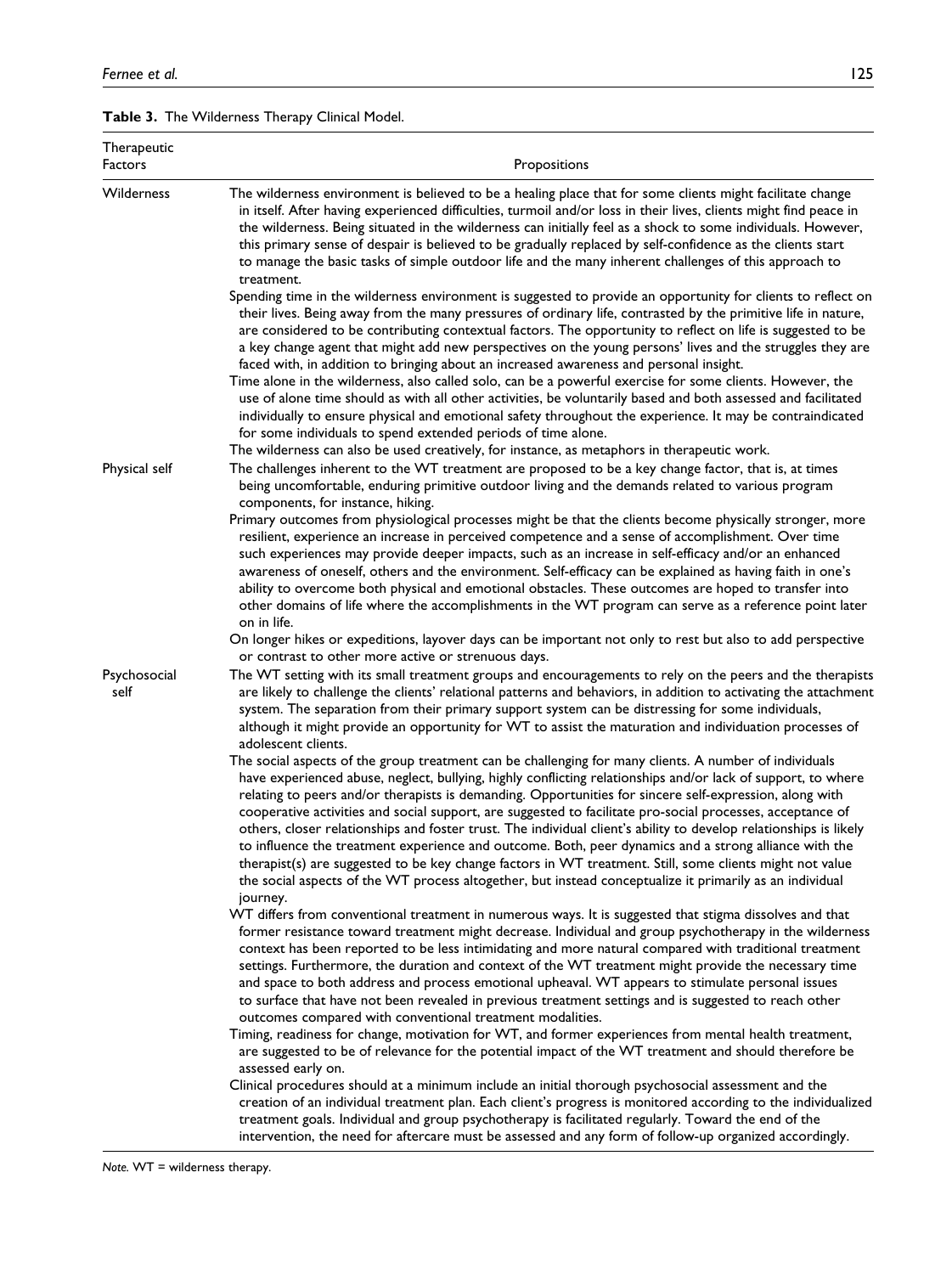knowledge, of the wilderness therapy treatment process. By adding a clinical lens to the model through the incorporation of a psychological dimension, the framework is applicable for use within mental health care settings. Whereas Russell and Farnum (2004) strived for greater conceptual clarity of the distinction between traditional psychotherapy and wilderness therapy, we argue that it is now time to establish a theoretical framework for wilderness therapy as a stand-alone treatment that can work toward acquiring status as a viable group intervention for adolescents on the treatment end of the continuum of care. In their wilderness therapy treatment milieu model, Russell and Farnum addressed the wilderness therapyspecific components of the treatment, more specifically investigating "What factors are present in wilderness therapy that enhance and/or supplement traditional psychotherapy work?" (p. 49). The wilderness therapy clinical model proposed here seeks to integrate the components that are specific to this approach to treatment along with the more psychological/psychotherapeutic-specific elements into the model to arrive at a framework that includes the complete nature of the intervention. In addition, through incorporating the psychological/clinical dimension, we can explore how psychotherapy may present itself in a "new" way in the wilderness setting as opposed to conventional, institutional settings (Williams, 2000). For instance, one can assume that the same therapist is a different version of him- or herself in the wilderness context compared with a hospital-based office setting or that a group therapy session will take a different form when sitting around the campfire rather than being seated on chairs inside the clinic. Also, the common factors found across various therapeutic approaches could also be explored in relation to the wilderness therapy context more intentionally.

In the proposed model, the psychological dimension is incorporated into a psychosocial self factor rather than being singled out as a separate psychological or psychotherapeutic component. The psychosocial conceptualization highlights the inter-connectedness between the internal concerns of individuals and the external sociocultural contexts that largely govern and shape the lives of individuals (Frost & McClean, 2014). This delineation is consistent with a realist framework in that it is concerned with agency and structure, thus trying to understand the balance between an individual's capacity to act or change and the circumstantial constraints or possibilities that influence those abilities. We argue that to understand how adolescents negotiate their lives and how we may support their daily-life functioning through mental health treatment, we need to perform a thorough psychological and social assessment. As clinicians, we must strive to understand not only the young persons' psyche or inner life but also their relational capacities, as well as

the wider social and cultural circumstances, aligned with the stratified understanding of context described in the "Method" section. As explained by Hollway and Jefferson (2000), we are concerned with

subjects whose inner worlds cannot be understood without knowledge of their experiences in the world, and whose experiences of the world cannot be understood without knowledge of the way in which their inner worlds allow them to experience the outer world. (p. 4)

A psychosocial approach thus integrates both psychological and sociological paradigms, and in terms of the wilderness therapy treatment setting, we believe both perspectives are needed, in addition to the ecological and physiological dimensions. However, it is important to note that these various dimensions interact and are hardly separable; hence, they can be viewed as a whole or as connected. Similarly, the singling out of the three therapeutic factors in the wilderness therapy clinical model, in particular the physical self and the psychosocial self, are for theoretical and analytical purposes only. Scholars such as Burns (1998) and others within ecopsychology and environmental psychology operate with similar models, such as the ecopsychobiological framework for nature-guided therapy. Burns similarly recognizes individuals as agents who act upon their environment and are in turn influenced by it. He notes that a person interacting with the environment

 . . . is not a passive process in which the person is an unresponsive receptor of perceptual stimuli or one in which the environment does not respond or become influenced by the presence of the person. It is indeed a two-way street. Meaning is attributed to the environmental stimuli by a person. The way in which these stimuli are then transduced into a psychobiological response is determined interactively by cues from the environment and the internal emotions, knowledge, and memories a person brings to that context. (Burns, 1998, pp. 204–205)

Regarding the application of the wilderness therapy clinical model to different programs, contexts, and cultures, the specific circumstances of a given program must contribute to further refinement and local adjustments of the model based on the diversity found regarding theory, ideology, and traditions across settings. In terms of the practice of adventure therapy more specifically, as opposed to wilderness therapy addressed herein, the wilderness factor may be less relevant in some adventure therapy treatment settings. However, other factors of the model may be directly applicable.

The studies included in this synthesis have several limitations that should be addressed in future research. First, the studies did not explicitly explore individual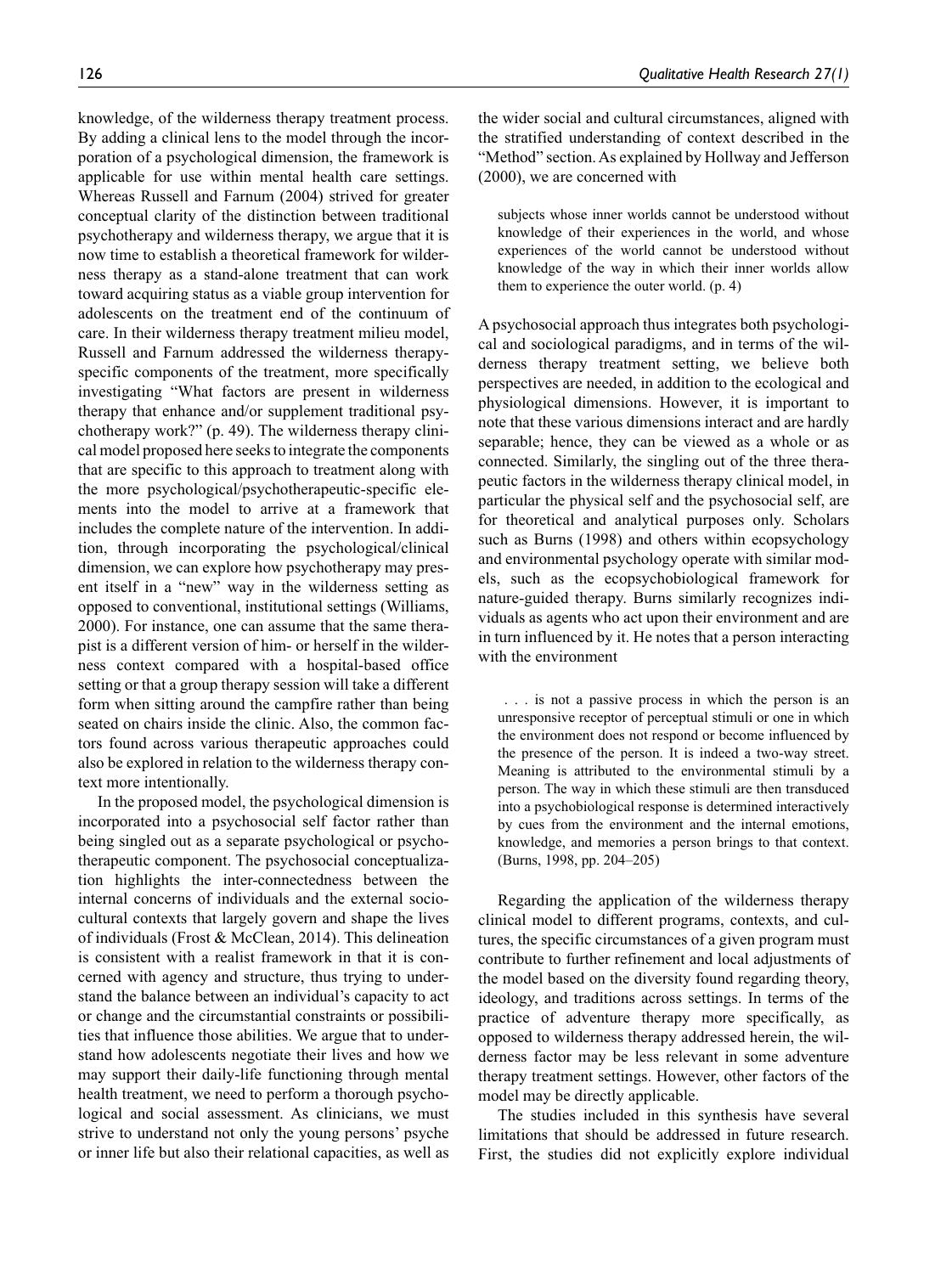client characteristics in relation to the therapeutic process and to each participant's specific set of outcomes, which leaves limited insight into the *for whom* question as well as the programmatic circumstances that may facilitate individual client change. There is a need for an increased understanding of which adolescent clients are likely to benefit, and to what extent, from wilderness therapy. In effect, how the treatment can be used more prescriptively for various populations of adolescents. However, more descriptive studies have recently started to investigate the demographics of wilderness therapy clients as well as the relation between patient and program characteristics and outcome (Bettmann, Lundahl, Wright, Jasperson, & McRoberts, 2011; Bettmann, Tucker, Tracy, & Parry, 2014; Tucker, Smith, & Gass, 2014). Still, more knowledge is needed regarding how wilderness therapy might work differently for various populations, such as males and females, different age groups, and different diagnoses, as well as across various programs, contexts, and cultures. In addition, future studies could provide more in-depth accounts of within-group experiences, particularly when it comes to the often heterogeneous nature of the patient populations, opportunities and challenges with male-female relationships, and more facets of the client– therapist relationships beyond qualities related to the therapeutic alliance.

Second, future studies should include alternative stories to successful treatment, without fearing that doing so will compromise acceptance of the treatment modality. Without such balance, wilderness therapy research might be accused of "preaching to the choir" (Russell, 2006) rather than providing the full picture of both the treatment process and the heterogeneous populations that, at times, will unavoidably include resistant clients. Russell (2000) questioned whether a short-term wilderness therapy program can effect lasting change with severely emotionally disturbed clients. Future studies should include longitudinal data to thoroughly explore the longterm outcomes of wilderness therapy. Cook (2008) emphasized the importance of representing adolescents' voices in research and their unique perception of why specific interventions are successful or unsuccessful. However, it is important to be aware that the wilderness therapy experience in its multi-faceted and complex nature can be difficult for many adolescents to put into words (Cook, 2008; Russell, 2000). Therefore, a triangulation or mix of methods can be useful, for instance, through incorporating participant observation and/or quantitative measures into qualitative inquiries. Also, ethical considerations related to this approach to treatment should be addressed in greater detail.

Third, the role of nature both as a contextual premise and the source of specific therapeutic mechanisms could benefit from further in-depth investigations. Also, the

use of facilitated alone time, or solo, could be isolated as a process variable to understand its contribution to the outcome. Russell and Phillips-Miller (2002) suggest that solo shares a resemblance with the rites of passage practices found in some cultures when young people transitioning into adulthood spend longer periods of time to reflect on their lives and their future. This can also be related to the aforementioned reference to the supported maturation of adolescents in wilderness therapy treatment, which to our knowledge has not been explored in detail. In addition, future research could explore the concept of timing and readiness for change in relation to the wilderness therapy treatment (Davis-Berman & Berman, 2012).

Fourth, in regard to the physiological factor, changes could be monitored and cross-referenced with psychometric data and qualitative insights, exploring the correlations and timelines among physiological, psychological, and subjective changes. Other physiological data could also be included, such as changes in diet, body mass, sleeping routines, heart rate variability, and clients' recovery from physical fatigue over the course of the program.

Fifth, the primary studies that formed the basis of this synthesis all represent qualitative research. As opposed to quantitative studies, they are commonly based on small, purposive sample sizes that cannot necessarily be generalized beyond the actual programs and its participants. In addition, there was a wide variety found across the programs represented in the studies, hence the findings are not expected to be applicable to all wilderness therapy programs. The literature search located a limited number of available qualitative studies of clinical adolescent populations published in peer-reviewed journals since the year 2000. All the studies were written in English and originated from the United States, thus being likely to reflect the culture and ideology of wilderness therapy programs existing in that part of the world. Furthermore, a number of the qualitative studies investigated here, including the key program theory, were produced by an individual scholar, Dr. Keith C. Russell. The narrow criteria for inclusion can be critiqued for being too selective, while perhaps providing a more focused and precise review. It also shows that there appears to be a very limited number of qualitative primary studies to be found within the wilderness therapy field, thus demonstrating the need for more in-depth, critical investigations that also represent other parts of the world and an increased number of devoted researchers.

Finally, the wilderness therapy clinical model is intended to contribute toward theory development within the field of wilderness therapy, serving as a structured tool for both training and clinical assessments. It is also hoped to offer a conceptual map to further explore the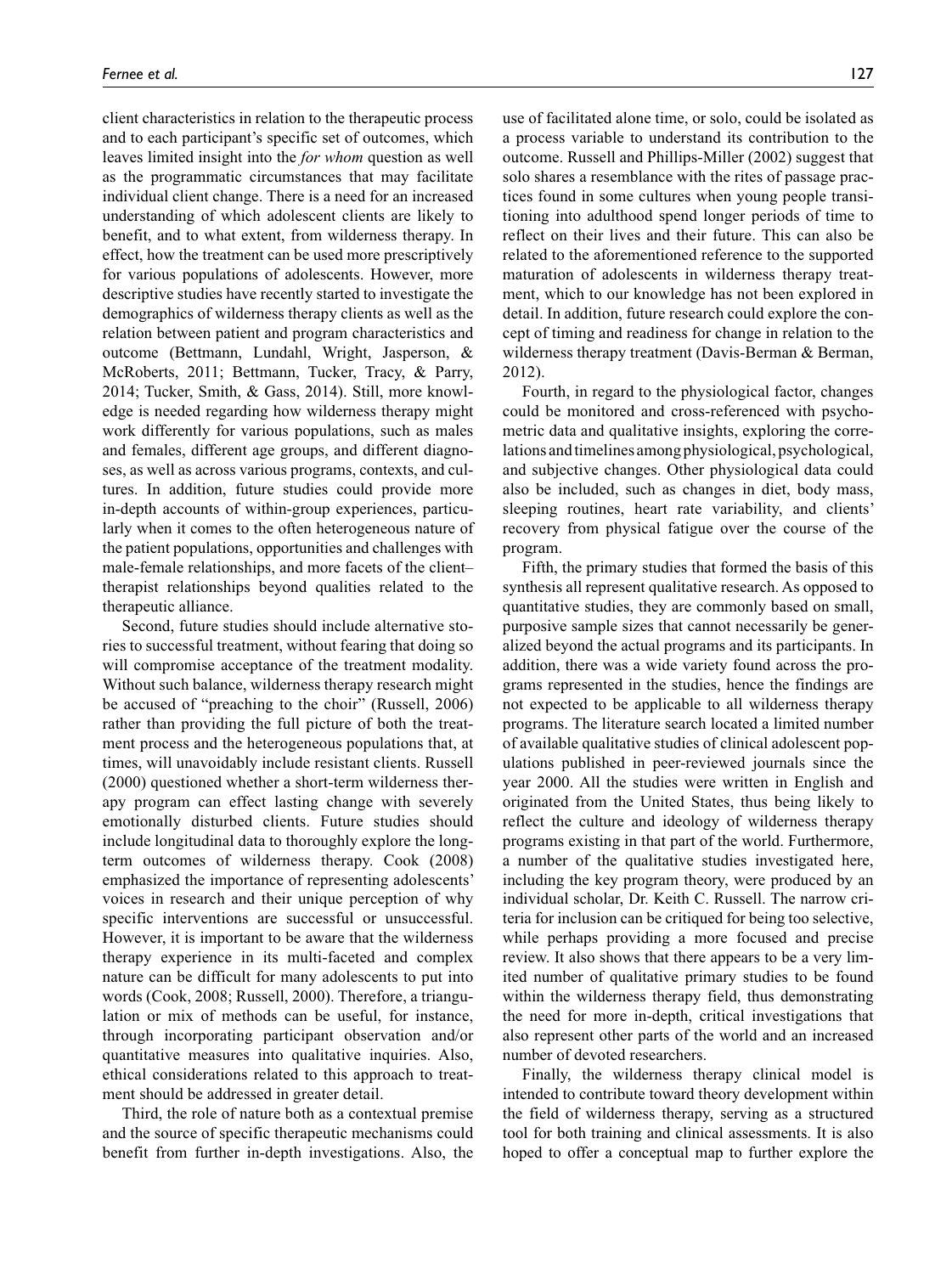black box terrain and the impactful CMO of the treatment modality in more detail. Furthermore, this realist synthesis has introduced a critical realist framework for both reviewing and evaluating complex and multi-faceted health care interventions, such as wilderness and adventure therapy. However, this focused synthesis can benefit from being extended to a more comprehensive realist review that encompasses a larger proportion of the wilderness therapy literature and/or operationalizes wider definitional scopes, for instance, by including equivalent search terms found in other countries, such as bush adventure therapy in Australia, and publications in languages other than English. It is important to point out that presently the proposed wilderness therapy clinical model reflects the moderate number of studies included in this review, with their specific limitations that have already been addressed. The model therefore needs to be further developed, tested, and refined through both theoretical and empirical research, as well as clinical adjustments, from across the international community to arrive at a comprehensive, applicable, and useful framework that is not limited to a specific type of program or context.

Ending on a cautious note, Russell (2012) reminded us of the Heisenberg principle which holds that the more we dig into a certain phenomenon—in this case, shedding light on the black box—the more the phenomenon is likely to change. This obvious paradox sparks the debate as to whether one should unpack the black box of wilderness therapy at all. Some fear that such investigations will ultimately cause wilderness therapy to lose its magic. However, as long as the therapeutic process and treatment models remain elusive, we will not succeed at establishing wilderness therapy as an acknowledged and viable treatment modality in today's evidence-based climate. Future research efforts must move beyond simple descriptions and continue to model relationships among key therapeutic factors and outcomes to develop propositions—or in realist terminology, configurations—that will inform future practice and theory building. We argue that an increased understanding of this treatment modality will benefit the main focus of all our efforts, namely, to support and equip vulnerable adolescents on their journey through life and the turbulent transition into adulthood in particular. More interrogative and critical "voices" from around the globe will not threaten wilderness therapy, we believe, but will rather add to the "magic" of this promising approach to mental health treatment.

#### **Acknowledgments**

We thank librarian Ellen Sejersted at University of Agder for providing guidance in the preparatory stage of this realist review. We appreciate comments from Dr. Keith C. Russell on an earlier version of this article.

#### **Declaration of Conflicting Interests**

The author(s) declared no potential conflicts of interest with respect to the research, authorship, and/or publication of this article.

#### **Funding**

The author(s) disclosed receipt of the following financial support for the research, authorship, and/or publication of this article: A grant from the Competence Development Fund of Southern Norway supported this work.

#### **References**

- Astbury, B., & Leeuw, F. L. (2010). Unpacking black boxes: Mechanisms and theory building in evaluation. *American Journal of Evaluation*, *31*, 363–381. doi:10.1177/1098214010371972
- Berman, D. S., & Davis-Berman, J. (2013). The role of therapeutic adventure in meeting the mental health needs of children and adolescents: Finding a niche in the health care systems of the United States and the United Kingdom. *Journal of Experiential Education*, *36*, 51–64. doi:10.1177/1053825913481581
- Bettmann, J. E. (2012, May). *Therapeutic outcomes of wilderness therapy for adolescent and young adult populations*. Paper presented at the American Psychological Association Convention, Orlando, FL. doi:10.1037/e630622012-001
- Bettmann, J. E., Lundahl, B. W., Wright, R., Jasperson, R. V., & McRoberts, C. H. (2011). Who are they? A descriptive study of adolescents in wilderness and residential programs. *Residential Treatment for Children & Youth*, *28*, 192–210. doi:10.1080/0886571X.2011.596735
- Bettmann, J. E., Olson-Morrison, D., & Jasperson, R. A. (2011). Adolescents in wilderness therapy: A qualitative study of attachment relationships. *Journal of Experiential Education*, *34*, 176–194. doi:10.5193/JEE34.2.182
- Bettmann, J. E., Russell, K. C., & Parry, K. J. (2013). How substance abuse recovery skills, readiness to change and symptom reduction impact change processes in wilderness therapy participants. *Journal of Child and Family Studies*, *12*, 1039–1050. doi:10.1007/s10826-012-9665-2
- Bettmann, J. E., Tucker, A. R., Tracy, J., & Parry, K. J. (2014). An exploration of gender, client history, and functioning in wilderness therapy participants. *Residential Treatment for Children & Youth*, *1*, 155–170. doi:10.1080/08865 71X.2014.943554
- Bhaskar, R. (1975). *A realist theory of science*. London: Verso.
- Bowen, D. J., & Neill, J. T. (2013). A meta-analysis of adventure therapy outcomes and moderators. *The Open Psychology Journal*, *6*, 28–53. doi:10.2174/1874350120130802001
- Burns, G. W. (1998). *Nature-guided therapy: Brief integrative strategies for health and well-being*. New York: Routledge.
- Caulkins, M. C., White, D. D., & Russell, K. C. (2006). The role of physical exercise in wilderness therapy for troubled adolescent women. *Journal of Experiential Education*, *29*, 18–37.
- Cook, E. C. (2008). Residential wilderness programs: The role of social support in influencing self-evaluations of male adolescents. *Adolescence*, *43*, 751–774.